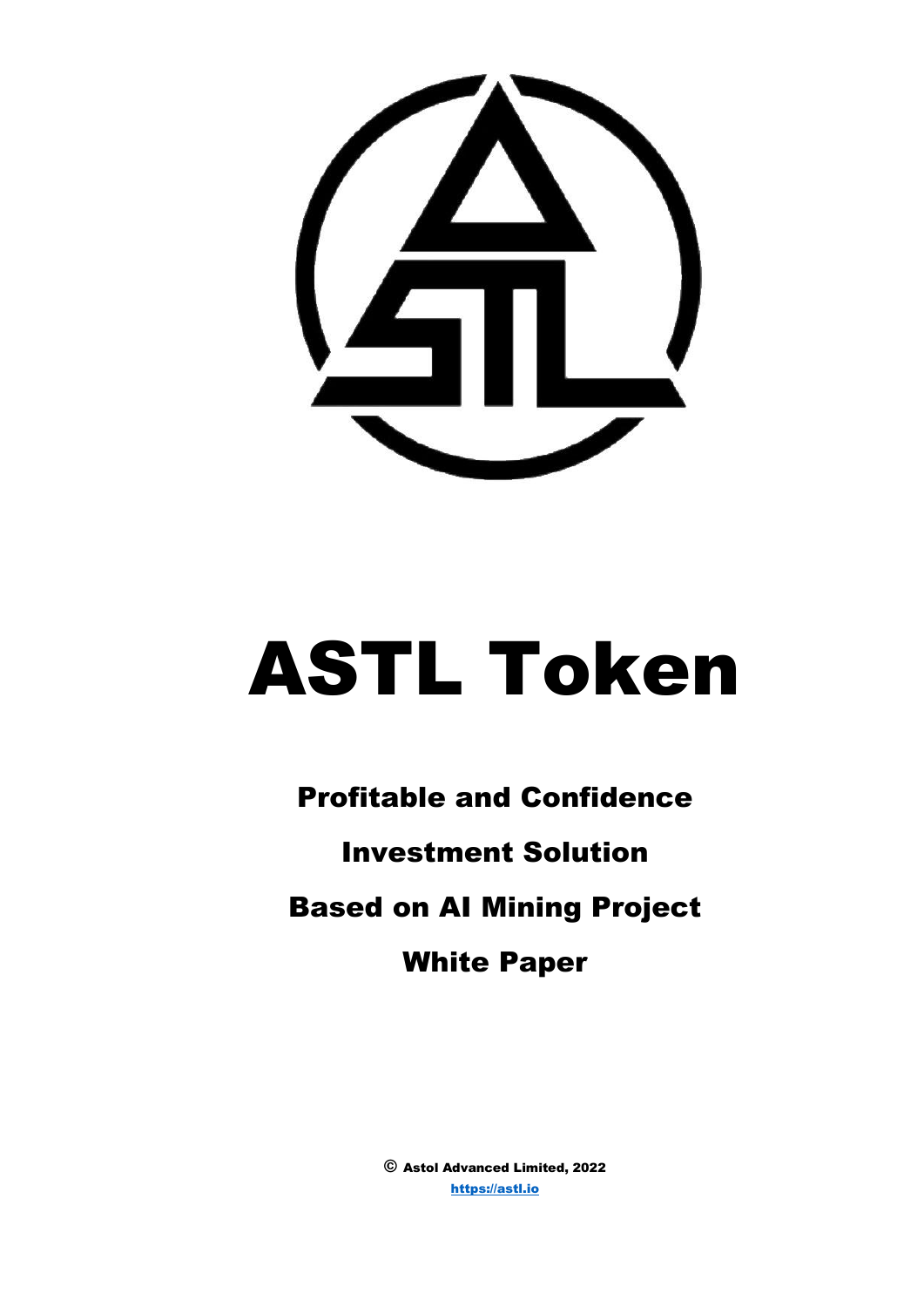# ABSTRACT

**ASTL Token Project from the investment company Astol Advanced Limited (Hong Kong) is an infrastructure project based on partners investing in the mining of various cryptocurrencies, operating on the principles of AI management, both in terms of servicing blockchain requests and distributing computing power, and in terms of using only "green" energy sources for multimining and intelligent energy management. The main goal of the project is to provide a simple and understandable access for each investor to receive a constant fixed income from the extraction of new types of cryptocurrencies for investors of different levels of training, from beginners to professionals.** 

**The basis of the project is its own data centers and a constantly replenished fleet of computing power devices for mining using the capabilities of Artificial Intelligence and its own "green" energy. The ASTL token is the key product of the project and the link between professional equipment and the end user. Each token is backed by a portion of the computing power of the ASTL project's device fleet. Thanks to this, the token provides its holders with quick access to a stable income. Thanks to power management and AI-driven blockchain, cryptocurrency mining is 25-30% more profitable than investing in comparable projects.**

**Our project, unlike many similar ones, does not provide you with the opportunity to supposedly buy a piece of ASIC or GPU miner or its power. We do not do cloud mining. We do not promise to pay out depending on any kind of "distributed" mining power or the total mining hashrate of a particular cryptocurrency.** 

**Everything that we do for you and what we see as the main task of our project is to give you a still unique opportunity to receive a stable passive income in cryptocurrency, depending only on you and your investments.**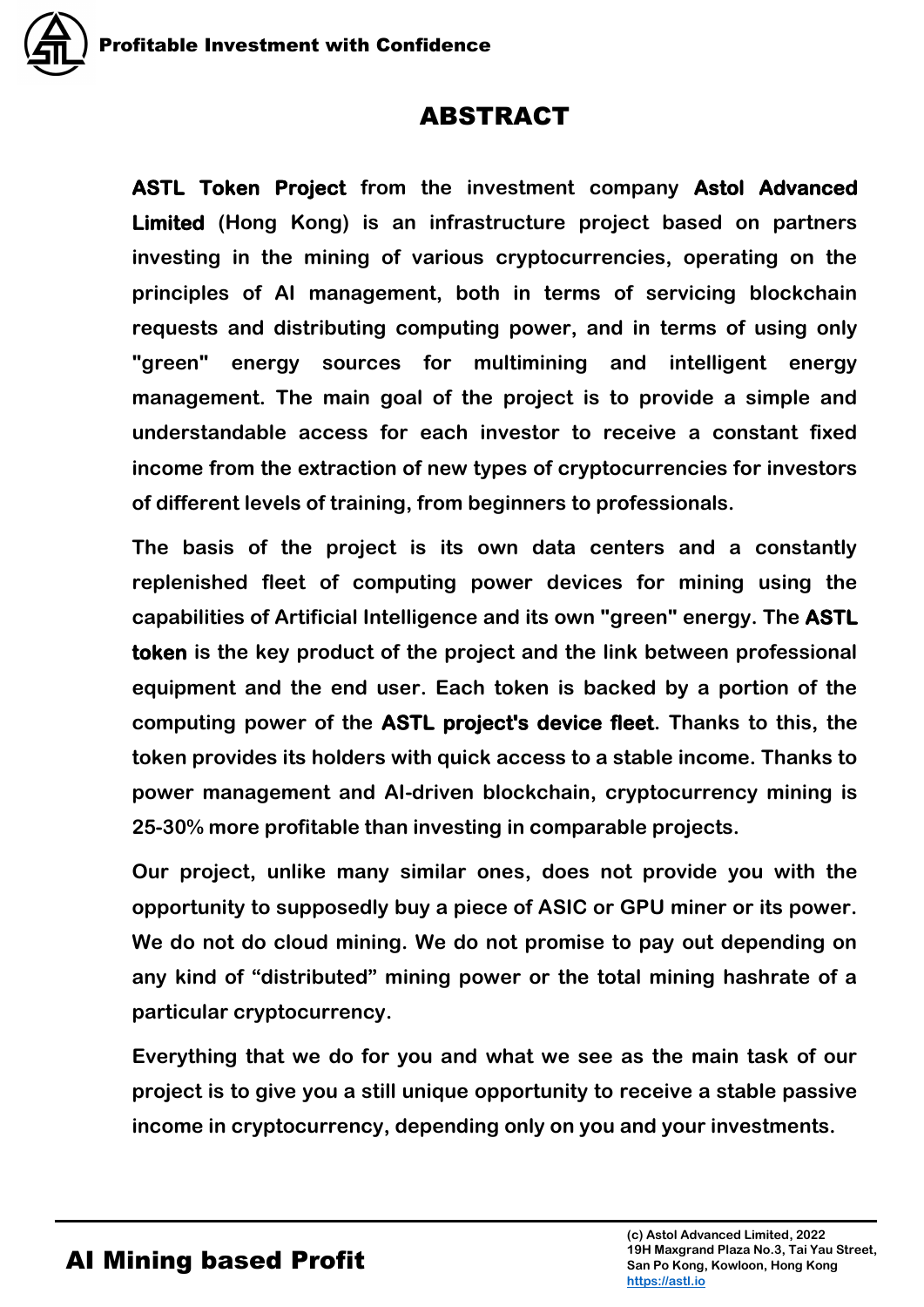

# CONTENT

| <b>MINING</b>       |                                              |              |
|---------------------|----------------------------------------------|--------------|
|                     | Mining as it is                              | 1            |
|                     | <b>PoW protocol</b>                          | $\mathbf{2}$ |
|                     | <b>PoS Protocol</b>                          | 3            |
|                     | <b>PoW vs. PoS</b>                           | 4            |
|                     | <b>Other protocols</b>                       | 5            |
|                     | <b>Block length and scalability</b>          | 6            |
| <b>GREEN ENERGY</b> |                                              |              |
|                     | <b>Current situation</b>                     | 7            |
|                     | <b>Development trends</b>                    | 8            |
|                     | <b>CURRENT MINING TRENDS</b>                 |              |
|                     | "Cloud" mining                               | 9            |
|                     | <b>Shared mining</b>                         | 10           |
|                     | <b>Mining hotels</b>                         | 11           |
|                     | <b>AI SERVING BLOCKCHAIN</b>                 |              |
|                     | <b>Benefits of Al</b>                        | 12           |
|                     | <b>AI and decentralization</b>               | 13           |
|                     | Al and decision verifiability                | 14           |
|                     | AI AT THE SERVICE OF ENERGY                  |              |
|                     | <b>Common problems</b>                       | 15           |
|                     | <b>Heat like a stumbling block</b>           | 16           |
|                     | AI and consumption management                | 17           |
|                     | <b>PROJECT FEATURES</b>                      |              |
|                     | <b>About the ASTL token</b>                  | 18           |
|                     | <b>Investment distribution</b>               | 19           |
|                     | <b>Investment portfolio</b>                  | 20           |
|                     | <b>Referral, AirDrop and Bounty programs</b> | 21           |
|                     | <b>Road Map</b>                              | 22           |
| <b>CONCLUSION</b>   |                                              |              |
| <b>LITERATURE</b>   |                                              |              |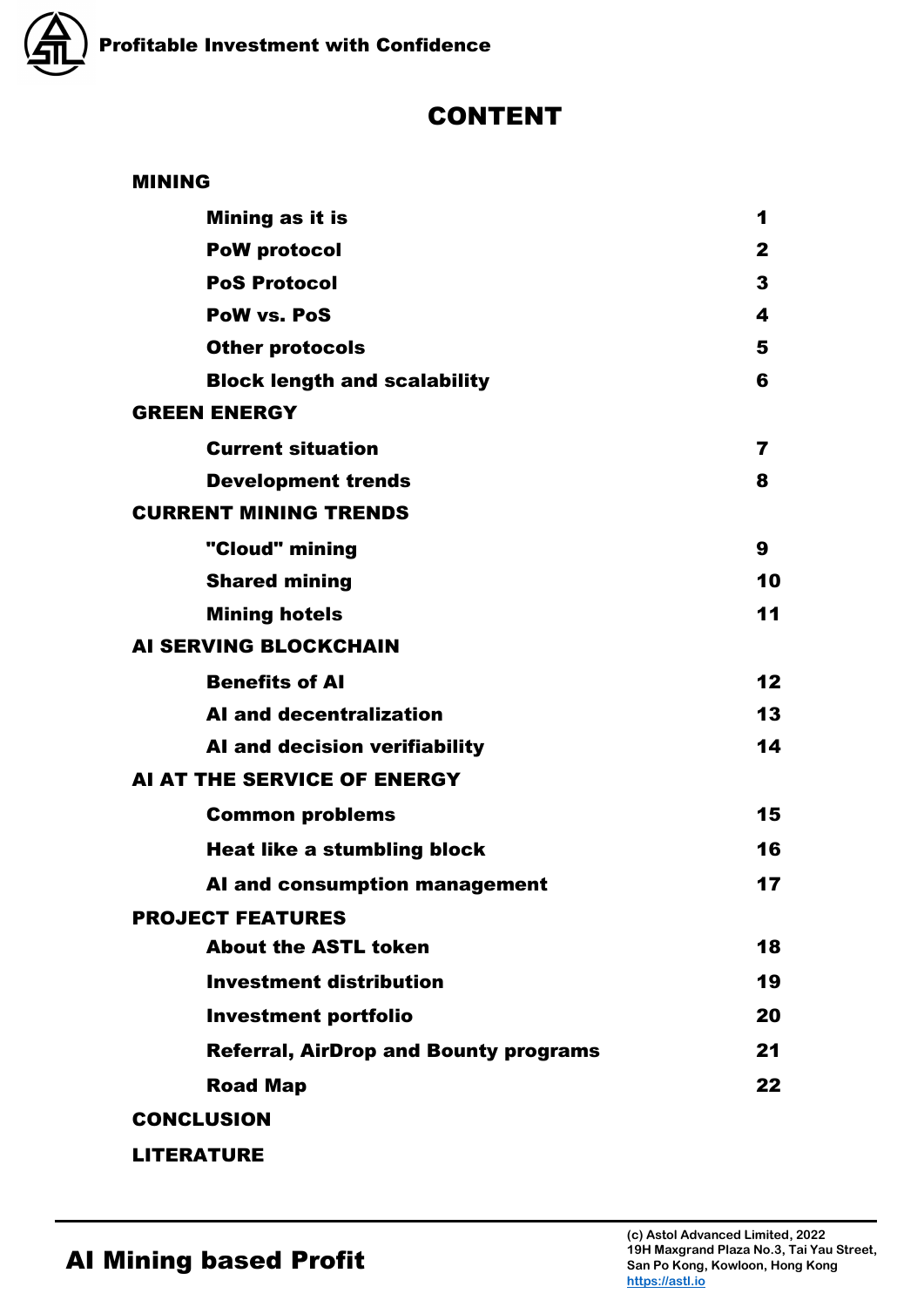# MINING

**Today, the issue of Ethereum transition from Proof of Work to Proof of Stake is being very actively discussed. This change can significantly affect the cryptocurrency market, which is closely related to mining. Each investor must understand what positive and negative aspects this change brings. It would not be an exaggeration to say that Proof-of-Work is the main idea behind Bitcoin, which gave rise to the development of cryptoexchanges: it is it that serves as the basis for a distributed ledger. First you need to understand what mining is. Mining is complex computer calculations that must be carried out in order to create a new block and add it to the blockchain.**

**Proof-of-Stake (PoS) and Proof-of-Work (PoW) are two general types of consensus mechanism which is a vital aspect of blockchain technology. Consistency mechanisms are critical to the operation of distributed ledgers, a fundamental element of blockchain technology that allows it to operate without a central authority. The main role of the consensus mechanism is to verify the information added to the register of records, ensuring its accuracy and validity. This ensures that the next block added to the network is the most recent transaction, preventing double spending or any other data changes in the system. Essentially, the consensus mechanism ensures that the entire blockchain network is collectively consistent with the contents of the ledger, in addition to ensuring secure and valid blockchain-based transactions.**

# Mining as it is

**Recently, due to the growing popularity and spread of various cryptocurrencies, primarily bitcoin, an accompanying term called "mining" is increasingly being used. This word is translated from English**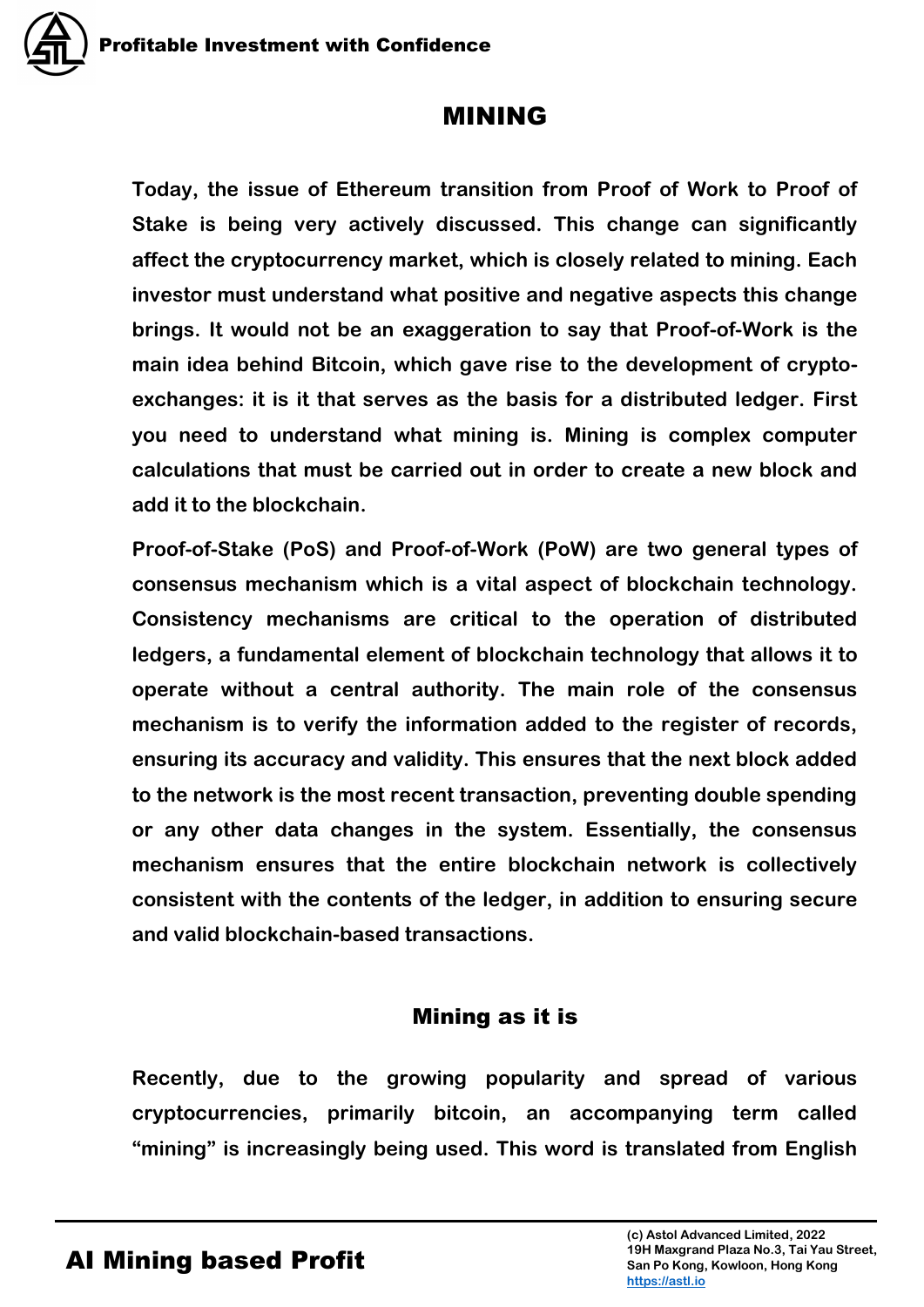

**as "mining". In relation to cryptocurrencies, the term refers to a process that involves the use of certain computing resources, which can be processors, video card units and other hardware, to process payment system transactions by creating new blocks, ensuring their security and creating new records in a common database.**

**To put it simply, but not quite correctly, mining is the extraction of cryptocurrency, most often bitcoins, which is explained by their most serious demand and popularity on the market at the present time. In fact, the owner of a hardware and software device, using its resources for the operation of a virtual payment system, collects and processes information about ongoing transactions with cryptocurrency. This activity is necessary in order for transactions to be carried out, a high degree of their security to be ensured, and the uninterrupted functioning of the entire peer-to-peer decentralized system to be carried out. The greater the number of miners and, accordingly, the resources of computers involved in the process, the more reliable and stable the operation of the system.**

**For processing information, the owner of a computer resource receives a reward in the form of a commission assigned by the owner of virtual money, or a reward in the form of a part of the cryptocurrency issued during the mining process. It is on this that one of the main principles of the operation of payment systems is based, involving the use of bitcoins and some other virtual money. First of all, those transactions are processed and carried out, where the highest commission is set. Therefore, transactions with zero commission can be carried out for a very long time.**

**Why do Bitcoin and other cryptocurrencies need miners? It is important to understand that the widespread belief that the need for mining and, as a result, miners will disappear after the release of, for example, the last bitcoin, is extremely far from the truth.**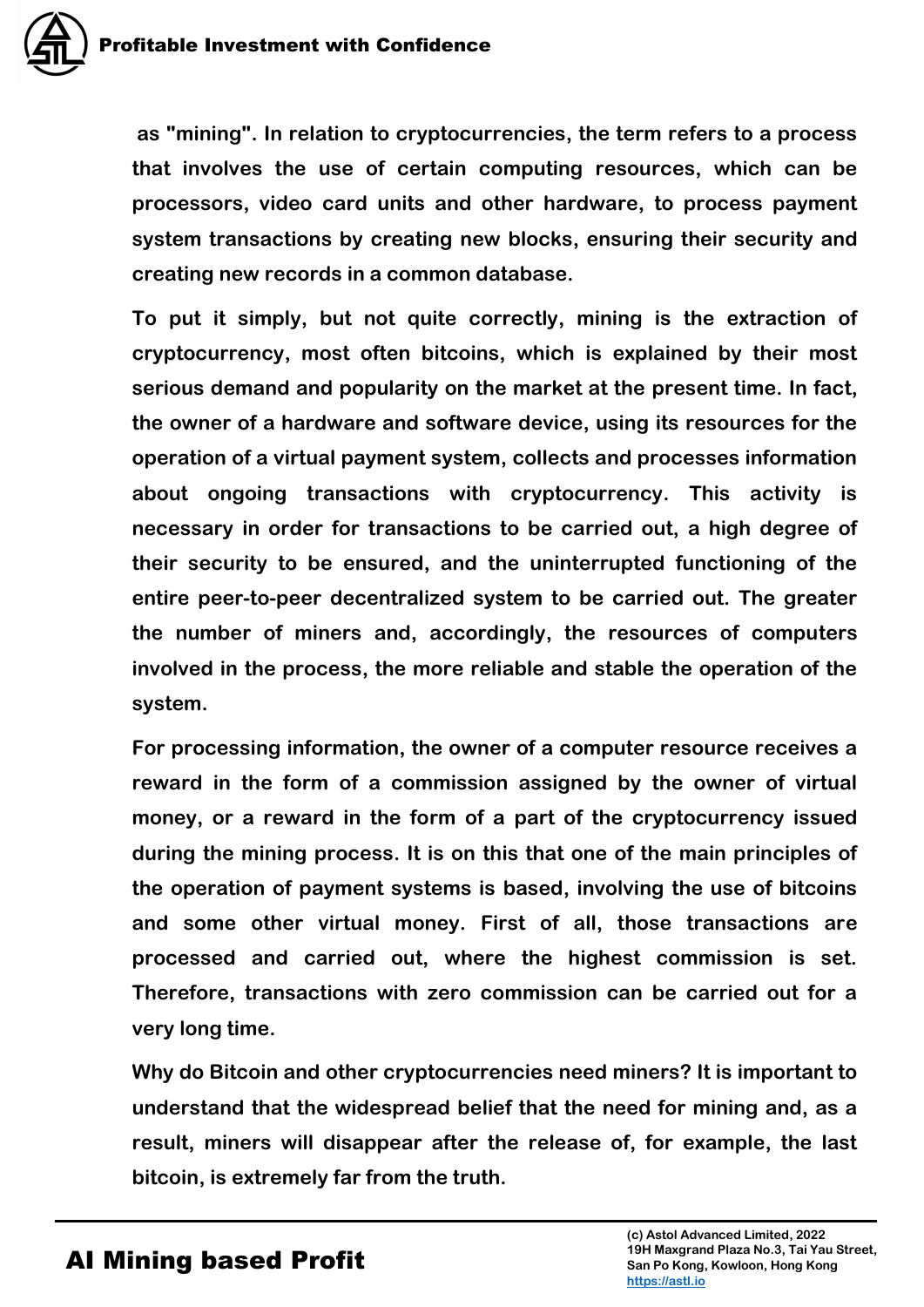**As already mentioned, no less important functions of mining are processing information, conducting transactions and ensuring the security of the functioning of the payment system. It is obvious that such work will always be required.**

**There are different methods of mining, both hardware and software, on various protocols and blockchains, and it is quite difficult to find an answer to the question of which electronic currency is the most profitable to mine. The fact is that the cryptocurrency market was formed only in recent years and is still in a very unbalanced state. New types of virtual money appear regularly. All this makes more or less accurate forecasting of the further development of the situation on the market extremely unlikely.**

**However, every year it becomes more and more difficult for single miners to make a profit by "mining" the most promoted cryptocurrencies, such as bitcoin or ether. Therefore, it makes some sense to pay attention to no less popular types of virtual currency.**

**It is important to understand that with the growing popularity of virtual money, it becomes more problematic to make a profit from mining. This is explained not only by the increase in the number of participants, but also by the arrival of significant financial resources in this segment of the market. As a result, mining individually becomes simply unprofitable and not profitable.**

# PoW protocol

**Although there are several different consensus mechanisms today, PoW and PoS are the most popular blockchain consensus mechanisms. They vary greatly in functionality and pros and cons, as we will discuss in this part. Proof-of-Work (PoW) is built on cryptography, an advanced form of mathematics that once solved problems with an authentic transaction.**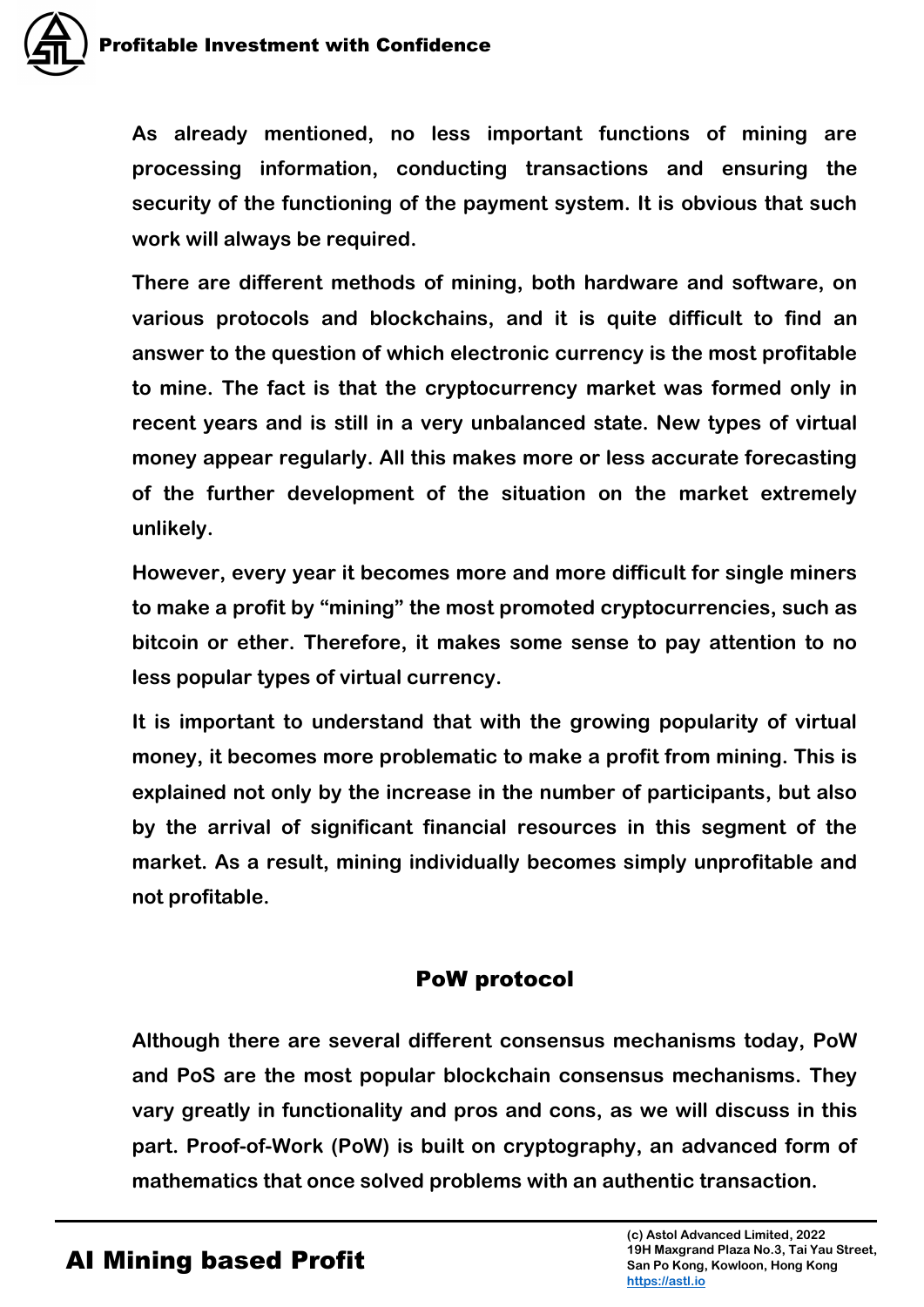**Essentially, miners solve complex mathematical problems and receive credit for adding a verified block to the blockchain. Finding a solution to mathematical problems or asymmetric puzzles is not an easy task and involves the use of significant computing resources to solve them. No skills are required to solve complex problems; instead, brute force is needed. Once a computer guesses the correct solution to a puzzle, it checks other computers on the network. The system quickly checks for problems.** 

**Contrary to the opinion of most bitcoin enthusiasts, PoW existed long before bitcoin or any other crypto asset existed. The idea of PoW was credited to Cynthia Dwork and Moni Naor in 1993, the same time that Markus Jakobsson coined the term "Proof-of-Work" in 1999. However, the creator of Bitcoin, Satoshi Nakamoto, was the first to put this fertile idea into practice.** 

**As mentioned above, PoW involves miners solving a cryptographic puzzle to validate a transaction. Miners compete to solve the problem by providing the correct answer, also known as a hash. Once the computers on the network authorize each transaction, the miners are rewarded with their own blockchain currency, in addition to the transaction fee.** 

**When mining bitcoin, for example, a group of network transactions is collected into a memory pool, also called a mempool. The miners then compete to verify each sale in the mempool, using significant processing power to solve a math puzzle. The first miner to solve the problem receives a block reward plus network transaction fees. Mempool is now verified and added to the blockchain in the form of a block. Hashcash (SHA-256) is a proof-of-work feature used by bitcoin miners to solve complex puzzles and add blocks to the block chain.** 

**Key Features of Consensus Proof of Work.**

**Asymmetric puzzles that prevent miners from solving the problem.**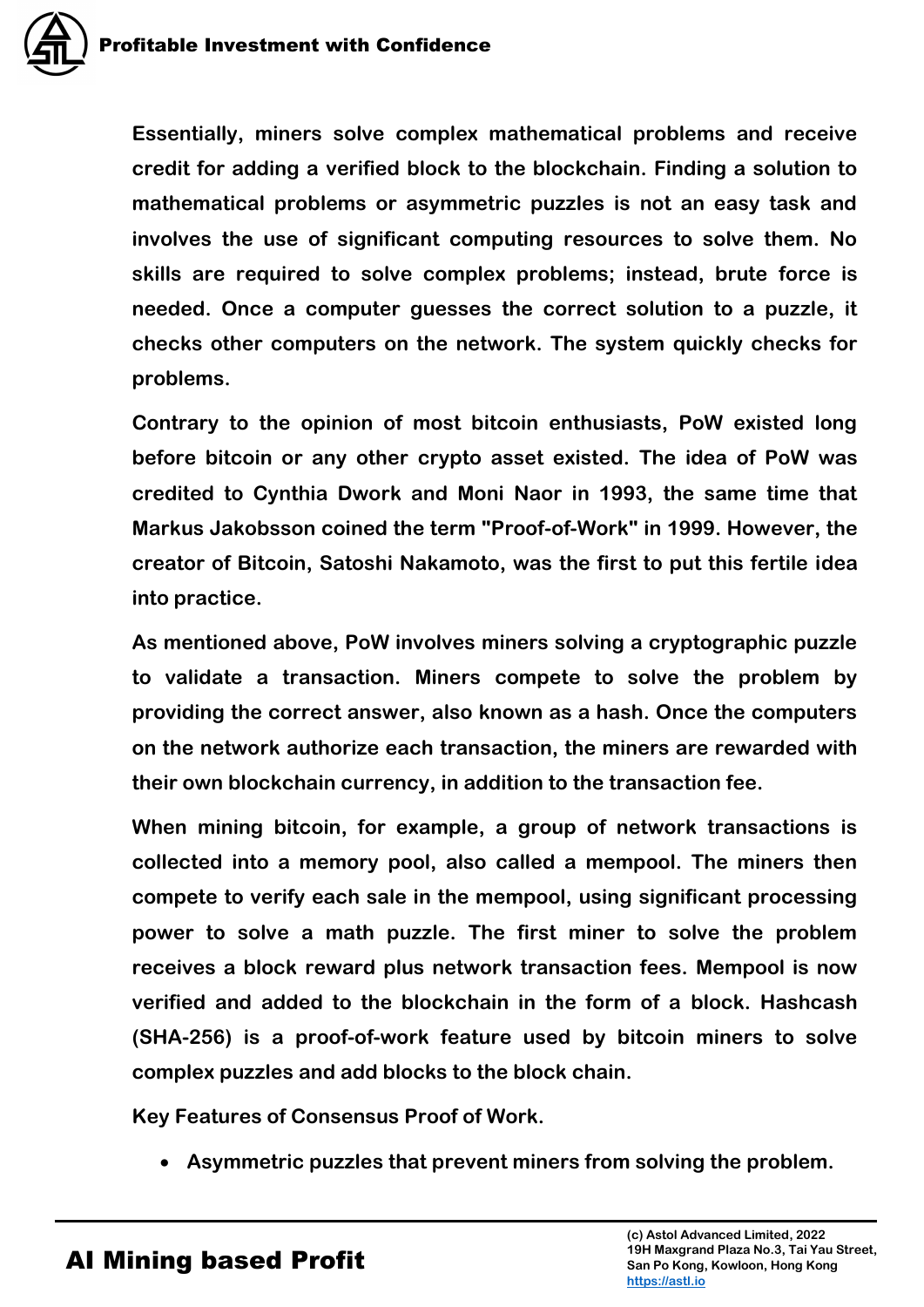

**However, the network quickly checks for the correct answer.** 

- **Solving the puzzle does not require any technical skills, but brute force.**
- **The best way to effectively solve the problem is to increase the processing power.**
- **Parameters when solving puzzles are updated after a certain period, so that block times can be consistent.**

**The main problem with PoW is that the computing power required is very energy intensive and negatively impacts the environment. For example, the annual energy consumption of the Bitcoin network is 57.6 TWh, which corresponds to all the energy consumed by Colombia.** 

# PoS Protocol

**Consensus in PoS is quite different from PoW in that there is no mining as the power of the currency replaces computing power. With PoS, miners do not solve asymmetric puzzles. Instead, the miner "freezes" or holds a few coins to validate a block of transactions. A miner, called a text block shell miner, is chosen using a deterministic approach, usually based on the total number of its coins. Asymmetric puzzles in PoS are much simpler, and miners only need to prove that they own a certain percentage of all the coins available in a given currency. For example, if someone owns 2% of all Litecoin (LTC), then, theoretically, he can mine 20% of all transactions with their rewards.**

**In PoS, as mentioned above, investors must put their coins into a specific wallet in order to be able to validate transactions. These coins fall into the category of "frozen" coins that do not participate in transactions on the network, which means that you cannot withdraw coins.**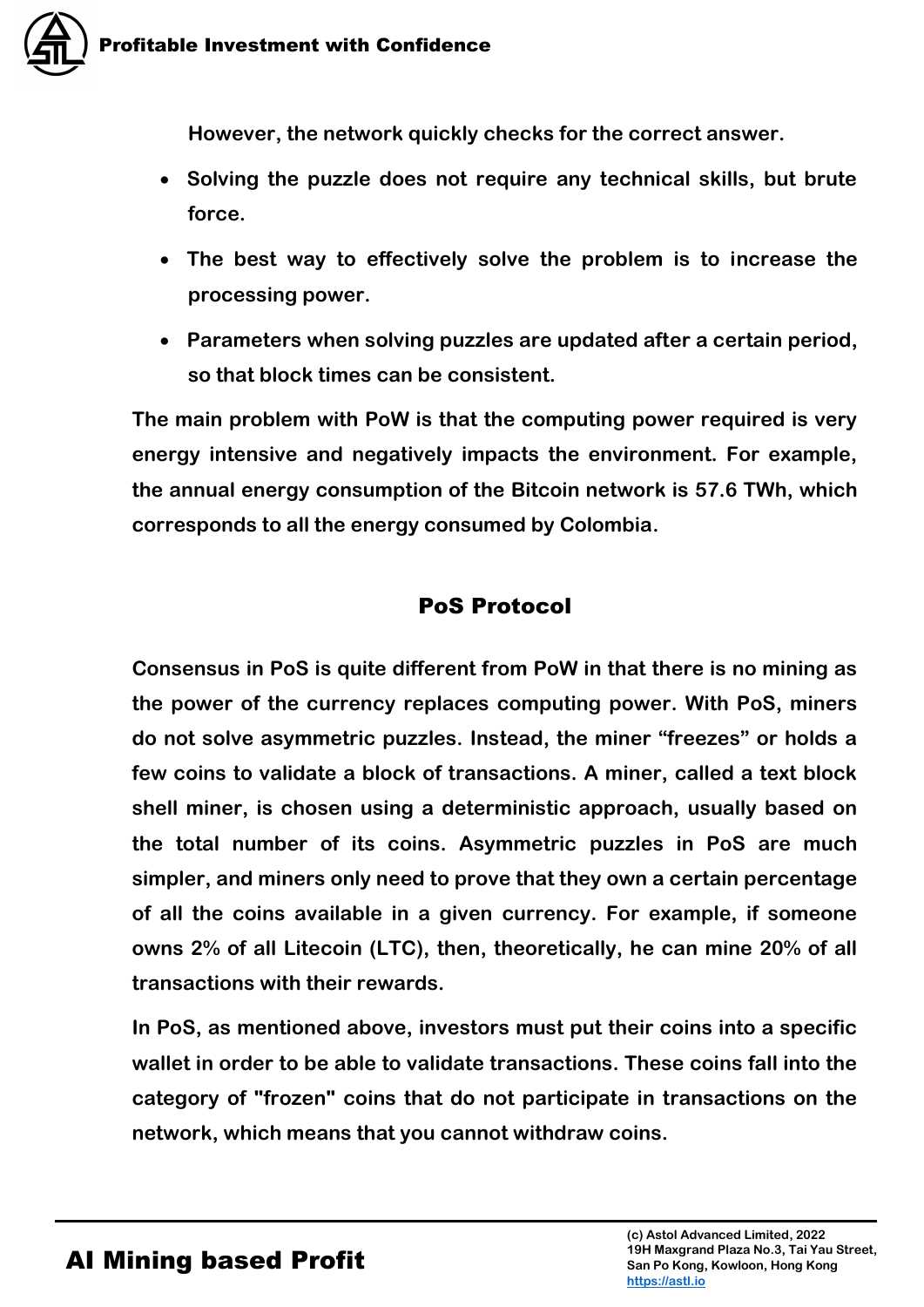**Once the coins are put on the stack, the validators stake on the block they think will be added next to the chain. If the selected block is added, they receive a block reward based on their stack.**

**In recent years, the crypto space has been moving towards PoS services due to the advantages it offers over PoW. PoS is undoubtedly better than PoW as stated below.**

## PoW vs. PoS

**The PoW proof-of-work method (and also the principle) still confidently holds the status of a consensus algorithm, which is most often used by popular cryptocurrency networks.** 

**However, in recent years, some blockchains have begun to attempt to switch between systems - for example, Ethereum, which should, in theory, switch to PoS by mid-2022, which supposedly should help the project to scale. And new blockchains generally use PoS, its variants or updates.** 

**By comparing the principles of Proof-of-Work PoW and Proof-of-Stake PoS, we will try to predict the future and determine the prospects that open before them in the coming years.**

**To help you better understand the difference between the two methods, I'll look at them from different angles, in terms of consistency, power consumption, participants, and reward distribution systems.** 

#### **Blockchain Sequence**.

**Blockchain is a chain of blocks consisting of transactions. The first block is called the primary block, followed by the following blocks. Each next block is connected to the previous ones, which makes the re-spending of previously spent "digital coins" unlikely.**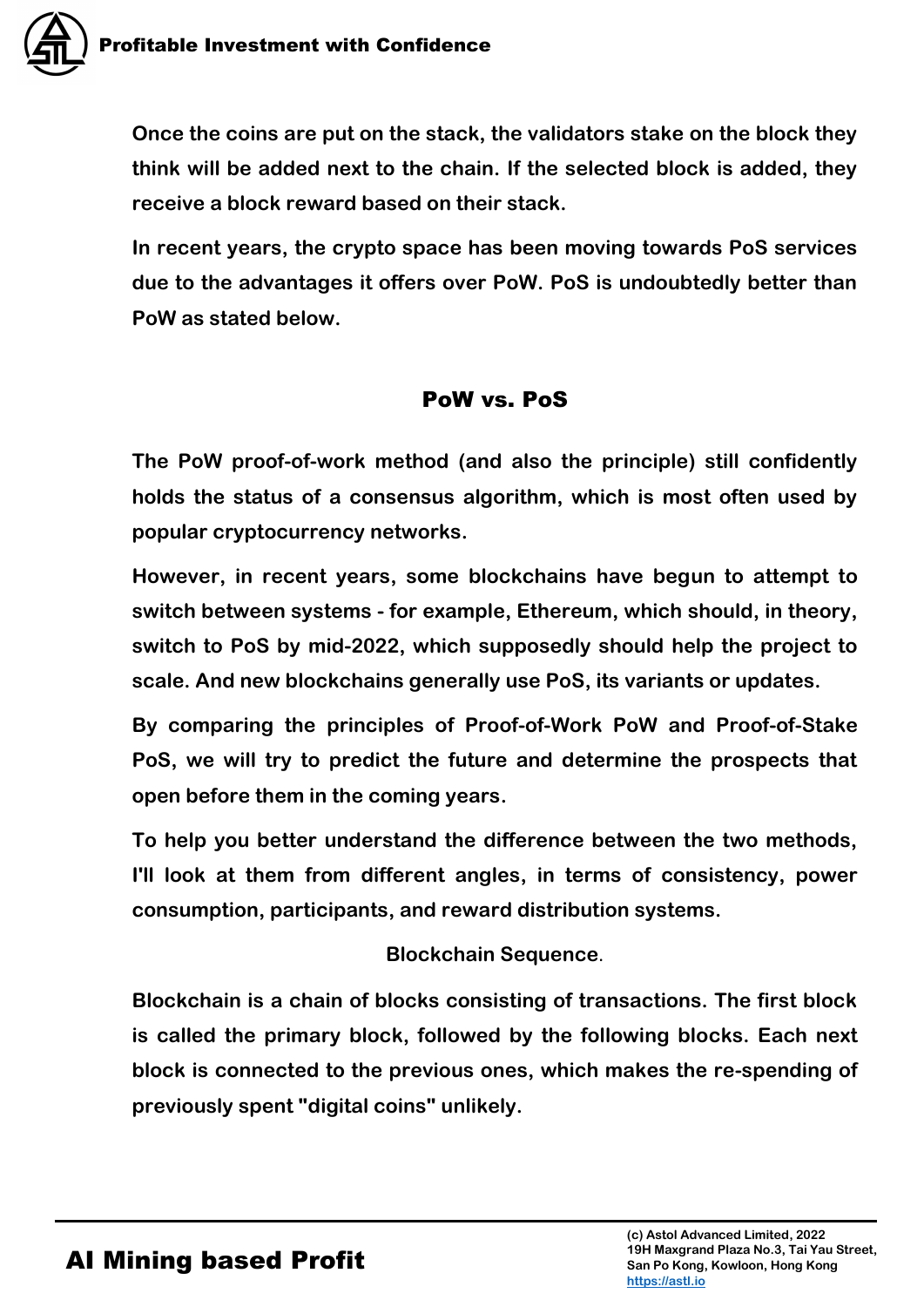#### **Sequence in PoW**.

**Competing to add the next block to the chain, those miners who prefer PoW-based crypto-blockchains (Bitcoin, for example) use hardware with significant computing power and consume energy resources. There is a so-called "longest chain rule", when there is no certainty that the last block added will be the last one in the chain. There is a chance that another miner will add two consecutive blocks faster than competitors and invalidate the previous block. In this case, one chain becomes longer than the previous one. Therefore, bitcoin miners need to wait for at least six transaction confirmations (or the addition of six blocks), which will make the transaction final.** 

#### **Consistency in PoS**.

**The PoS method, being one of the closest alternatives to PoW, sorts the blocks one by one in chronological order, but it does not involve any physical effort or energy-intensive processes. There is also no competition between validators, or, in other words, "auditor" participants. In PoS, the generation of one block takes not 10 minutes, as in the case of Bitcoin, but one or two seconds.**

#### **Participation in PoW.**

**In order to become a member of the PoW network, the user will have to purchase very expensive mining equipment. The larger the investment, the higher the chance of creating a new block. This will be an advantage for players who already use their mining machines, or even for those who have access to new technologies and updated versions of ASICs or GPUs used for mining in PoW networks.** 

#### **Participation in PoS.**

**In PoS, all users who own a certain token can participate in the consensus algorithm. In a network with lower barriers, anyone can become a validator or block producer.**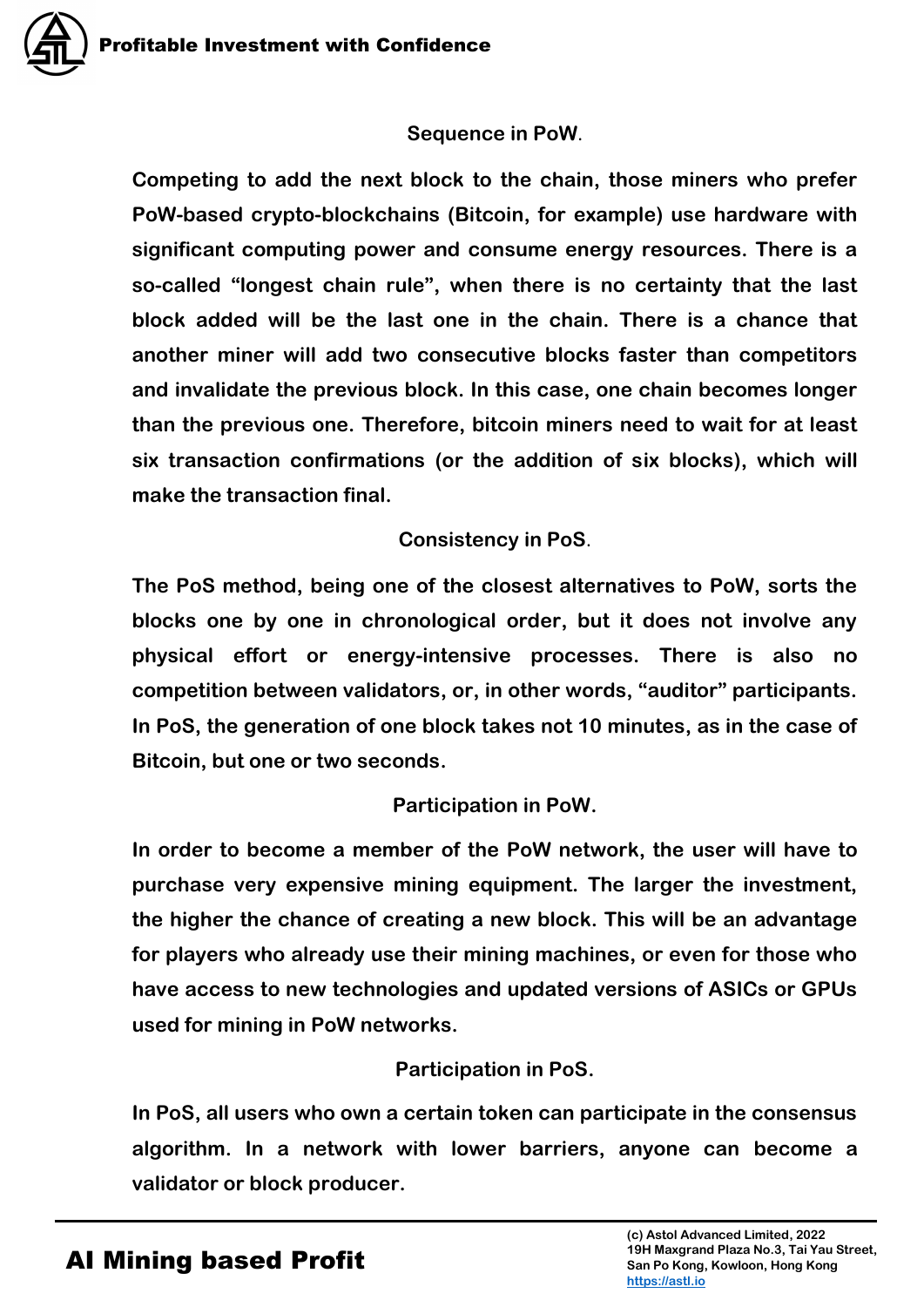**Staking pool projects like Cardano or Polkadot allow users to entrust the management of their tokens to a pool or well-established validator.** 

**The condition for participation for staking pools or validators in PoS networks is to own a certain number (shares) of tokens and hold them for a certain time. Validators risk losing their share when using any malicious techniques such as double spending or coordinated attacks on the network.**

#### **PoW Reward Distribution.**

**In the Bitcoin network, miners receive a reward for each block, which consists of a transaction fee and a fixed price for a new block. However, every 4 years, after mining a certain number of blocks, this amount is halved. Such a process is called halving (halving, "halving", "halving") and is included in the source code of the Bitcoin protocol.** 

**Thanks to the halving, bitcoin inflation is decreasing over time. At some point, it will reach 0%, that is, the miners will extract all of the existing 21 million "digital coins" BTC. Halving the "coins" used for rewards either doubles the price of bitcoins or increases the transaction fees – otherwise, the miners would not be able to profit and would shut down the equipment.** 

**This is because the block size is fixed and updates such as the Schnorr authentication scheme will help improve the current TPS, but for the growing number of users these measures will not be enough. The Ethereum throughput is currently 25 t/s, but the implementation of PoS and the completion of sharding will allow hundreds and even thousands of transactions per second.** 

## **Distribution of rewards in PoS.**

**PoS networks reward users who offer a valid block to the blockchain. Rewards vary from blockchain to blockchain.**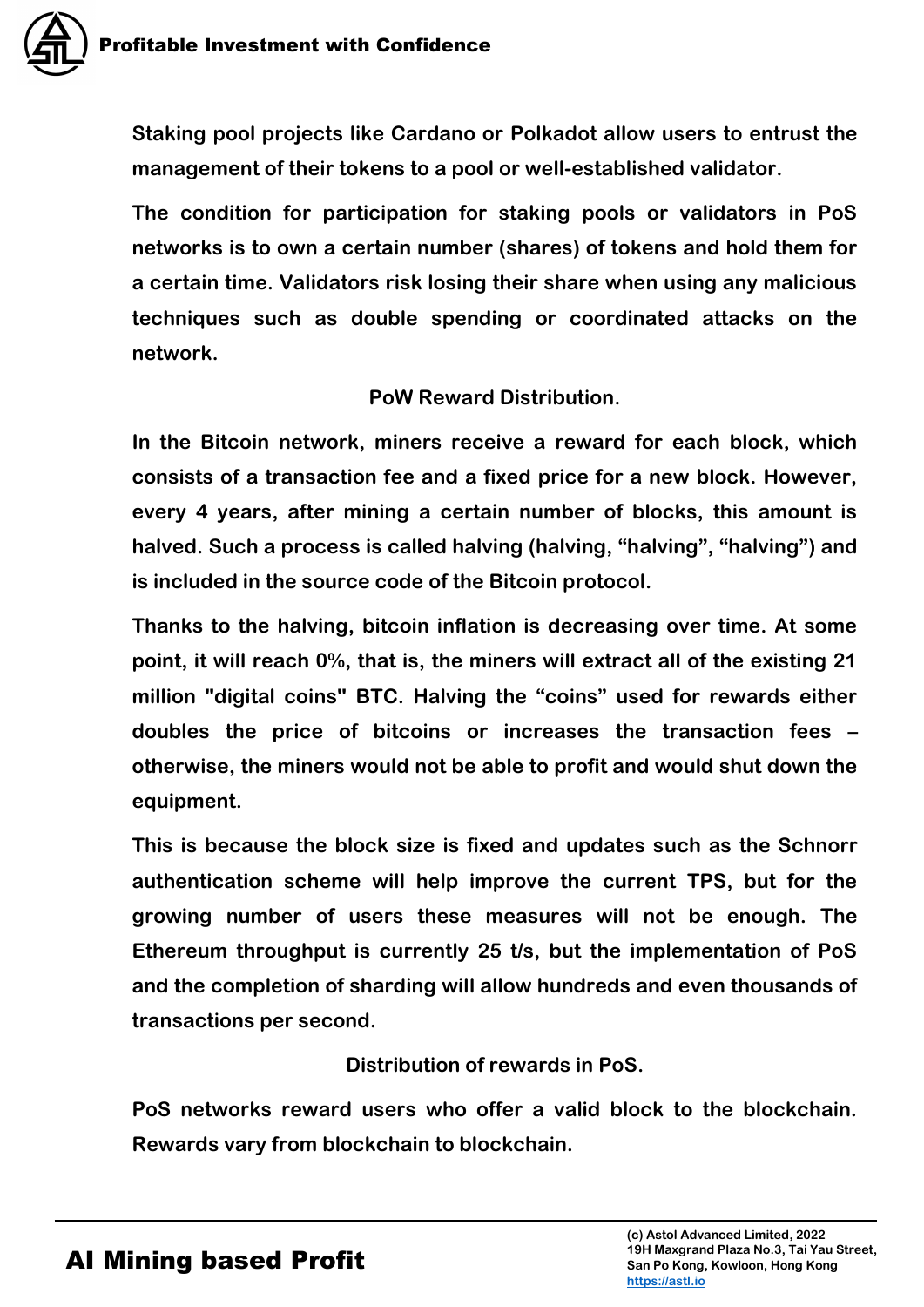**Some consist only of transaction fees, others are issued from a special budget for the first few years, until the network becomes more "run-in" and can provide enough transactions, the fee for which will cover the costs of the validators.** 

**The degree of inflation or deflation of PoS "digital coins" is different for each protocol, and even chain governance can change over time, so I won't delve further into this topic for this article.** 

**While in PoW only miners receive rewards in the form of new "coins" and transaction fees, in PoS it can be received by any user, even those who themselves do not participate in the consensus and are not included in any pool, as well as "Hodlers" (from English HODL, Internet meme, slang word that describes those who buy cryptocurrencies and hold them regardless of the market situation. HODL is sometimes deciphered as an abbreviation of hold on for dear life - "buy and hold", "hold at any cost," but in fact, the concept arose due to an extremely successful and funny typo in the word hold). This is why the distribution of tokens in PoS is more equitable.**

#### **Can PoS replace PoW?**

**A bit of history. The PoW method arose long before PoS, and the second was conceived as an improved version of the first, providing protection against DoS attacks and spam. PoW was "born" in 2008 when Satoshi Nakamoto published his paper on Bitcoin.** 

**A functional PoS implementation that improved PoW to a certain extent was introduced in 2012 by the Peercoin cryptocurrency. Since then, the technology behind PoS has been updated many times by researchers and developers.** 

**When evaluating PoW and PoS methods, it is also necessary to consider the use case of each algorithm; for example, a large number of smart**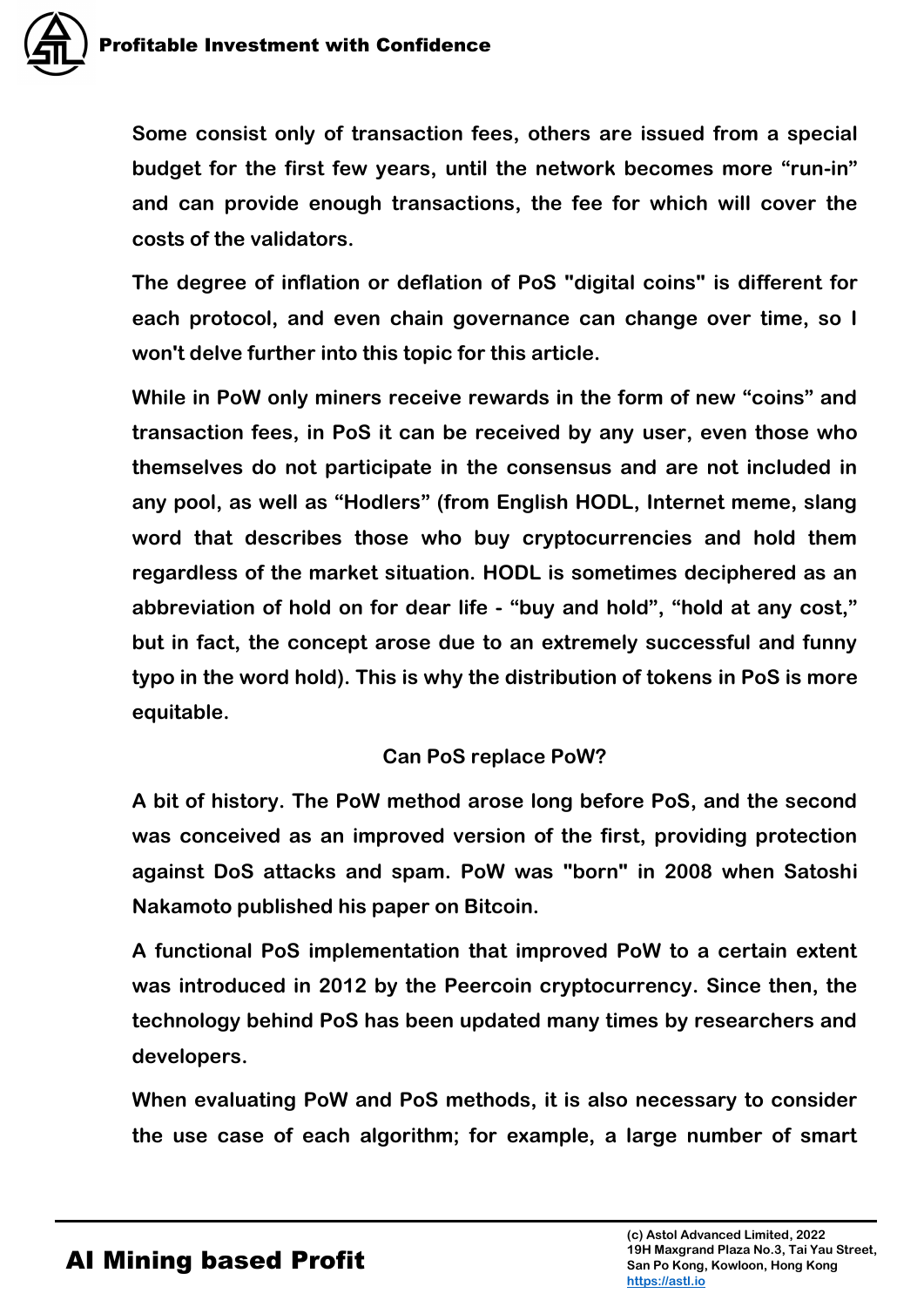

**contracts are best used with PoS cryptocurrency blockchains. Once blockchain resolves the so-called trilemma of scalability, security, and decentralization, it will become a powerful answer to PoW networks that lack scalability.** 

**Having resolved the issue with the proposal of a new block, a network with a well-protected cryptographic "lottery" will spend seconds on this operation, and not 10 minutes, like Bitcoin. Then PoS blockchains will outperform PoW, which will help ensure a severely limited transaction throughput.**

**Will the PoW protocol fit in the world of environmental activism?**

**The mass adoption of cryptocurrencies is influenced by environmental activism - mainly because Bitcoin and other PoW networks are very energy intensive, even considering the need to secure the network, or taking into account the right of each person to spend the energy he paid for for his own purposes.**

**Just look at Elon Musk and his frequently changing opinion about cryptocurrencies. He first announces that Tesla has bought cryptocurrency and will start accepting bitcoin as payment for their cars. He then feints with his ears and refutes his words, saying that nothing like this will happen until bitcoin miners start using exclusively renewable energy.**

**As for the possibility of coexistence of both algorithms, then I think there is not much point in further comparing PoW and PoS.**

**Certain steps and solutions can resolve this negative environmental aspect of cryptography once and for all. The technological growth of the blockchain industry leads to higher energy consumption, but it can be extracted from renewable sources such as wind or solar energy and eliminate the use of coal and oil. As soon as a turn in this direction begins, people will reconsider their attitude and agree that cryptocurrencies are**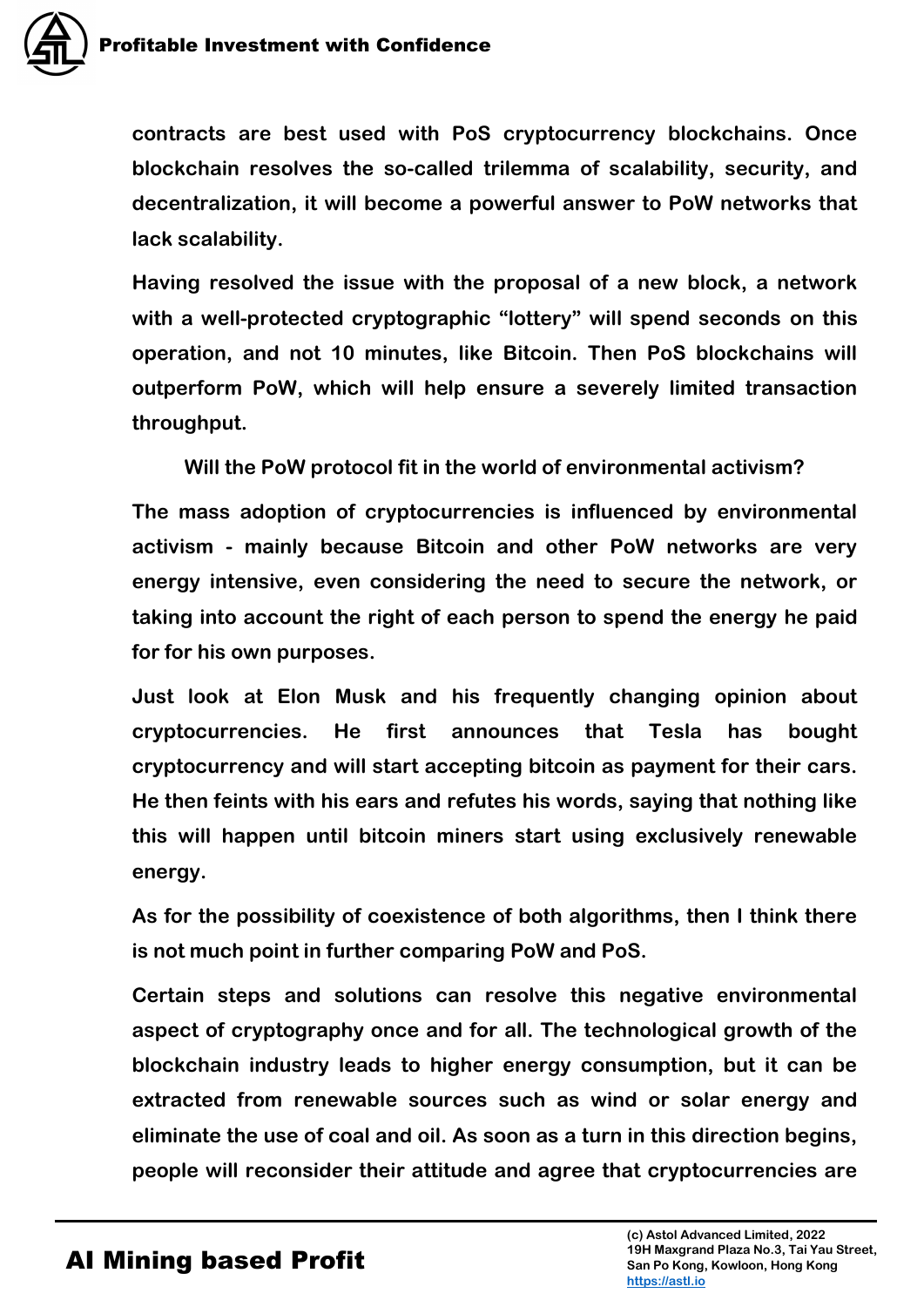**on the right track.**

**Will the transition to renewable energy take another two years, or even five years? Most likely. But timing is not that important. The most important thing here is to spread the word and get closer to the goal of making cryptocurrencies green by silencing the arguments of opponents.**

**Now we do not see the need to abandon PoW cryptocurrency blockchains. In the worst case, there will be an outflow of fundamentally weak users and investors, and I think our project will be able to live with this. In the future, there will be a place for "coins" both PoS and PoW.**

**Ethereum's expected transition from PoW to PoS**.

**With the growth in the number of users, Ethereum began to experience scaling issues, which increases transaction fees. One block can contain about 15 transactions per second, which is not much for a network that is a platform for fungible and non-fungible tokens, smart contracts, decentralized applications and usually serves as the basis for the DeFi movement.**

**One of the decisions of the past years is to increase the block gas limit (indicates how many transactions will fit in a block).**

**But this is not the final solution, and we will have to wait for the implementation of a new version of Ethereum: Ethereum 2.0, often also called Serenity.**

**The main change compared to version 1.0 is the transition of the consensus algorithm from PoW to PoS, which does not depend on mining on specialized hardware devices, but selects transactions approved by validators. Such a move will increase throughput and save a lot of energy.**

**The second significant change is the so-called Shard Chains (from English sharding), over which the work of the network will be distributed, which will allow processing orders with a much larger number of transactions**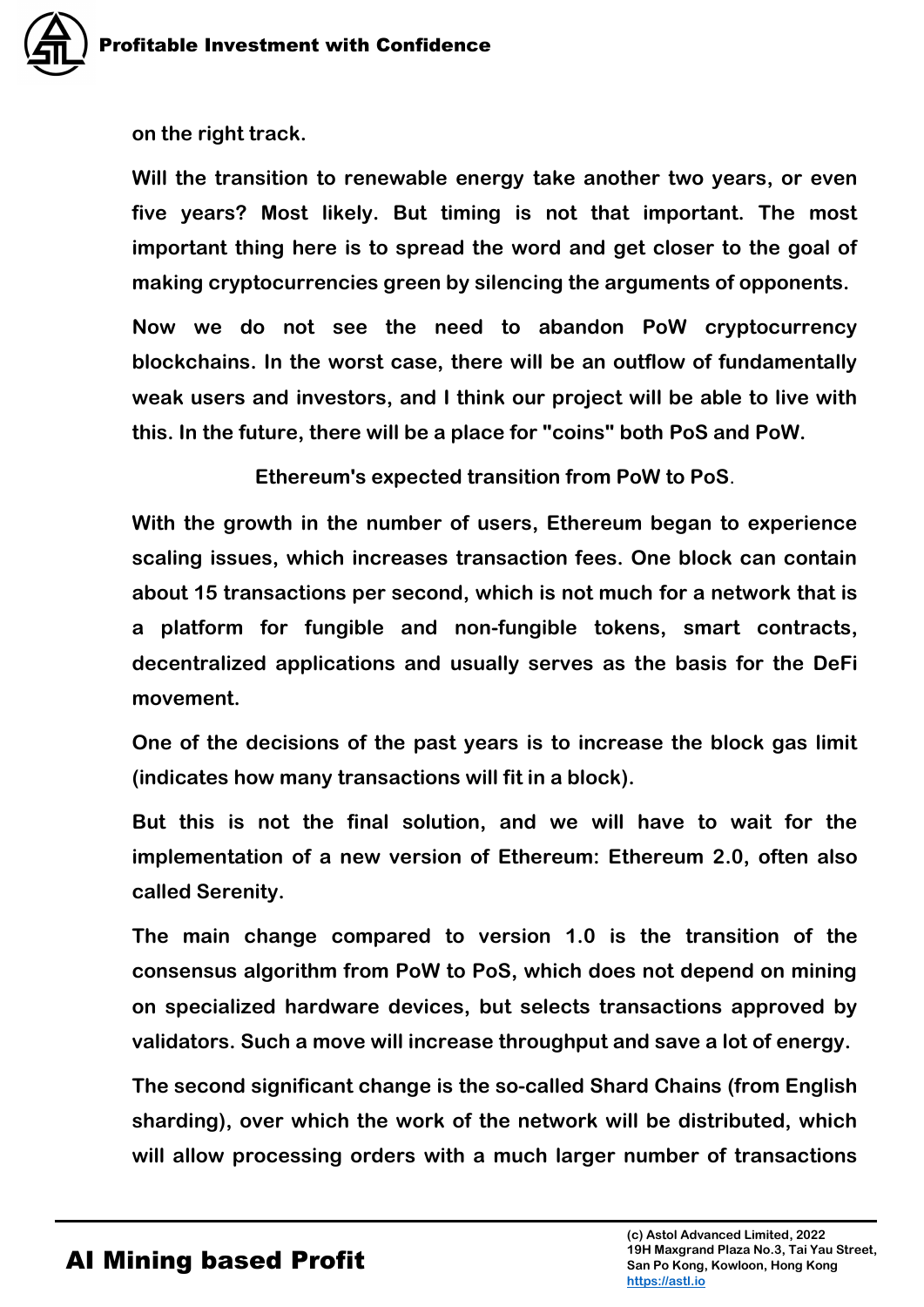**and, as a result, reduce transaction fees.**

**It is not known whether the creators will have time to implement all the complex stages of the v.2.0 transformation if they aim to meet the expected deadline by mid-2022 or later. However, if they succeed without serious complications and delays, the entire crypto world will take a step forward. The number of transactions per second will increase from several tens to several thousand, and in combination with the second layers, up to hundreds of thousands.**

## Other protocols

**Delegated Proof-of-Stake** (**DPoS**) **is similar in operation to PoS, except that it includes a voting and delegation mechanism to incentivize users to secure the network and validate blocks with coins left as collateral. Thanks to this pledge, users can participate in the voting, where delegates are chosen, who will be responsible for all aspects of conducting transactions. When the delegates are finally elected, it is important that they can agree on which transactions to reject and which to approve. Used in Cosmos, Tron, EOS.** 

**This protocol is particularly reliable. Consensus algorithms are at the heart of every blockchain network. Using the right algorithm ensures fast and secure transaction verification, along with lower power consumption than PoW systems, DPoS also takes less time than PoS systems. Plus, the participants of this network are very motivated by the fact that the network pays well for the performance of its duties. How exactly can blockchains scale? There are two main categories of solving this problem - inside the chain and off it. Each approach has its pros and cons, so there is no single decision about what is more efficient and more promising.**

**Leased Proof of Stake (LPoS) is an improved version of the PoS algorithm.**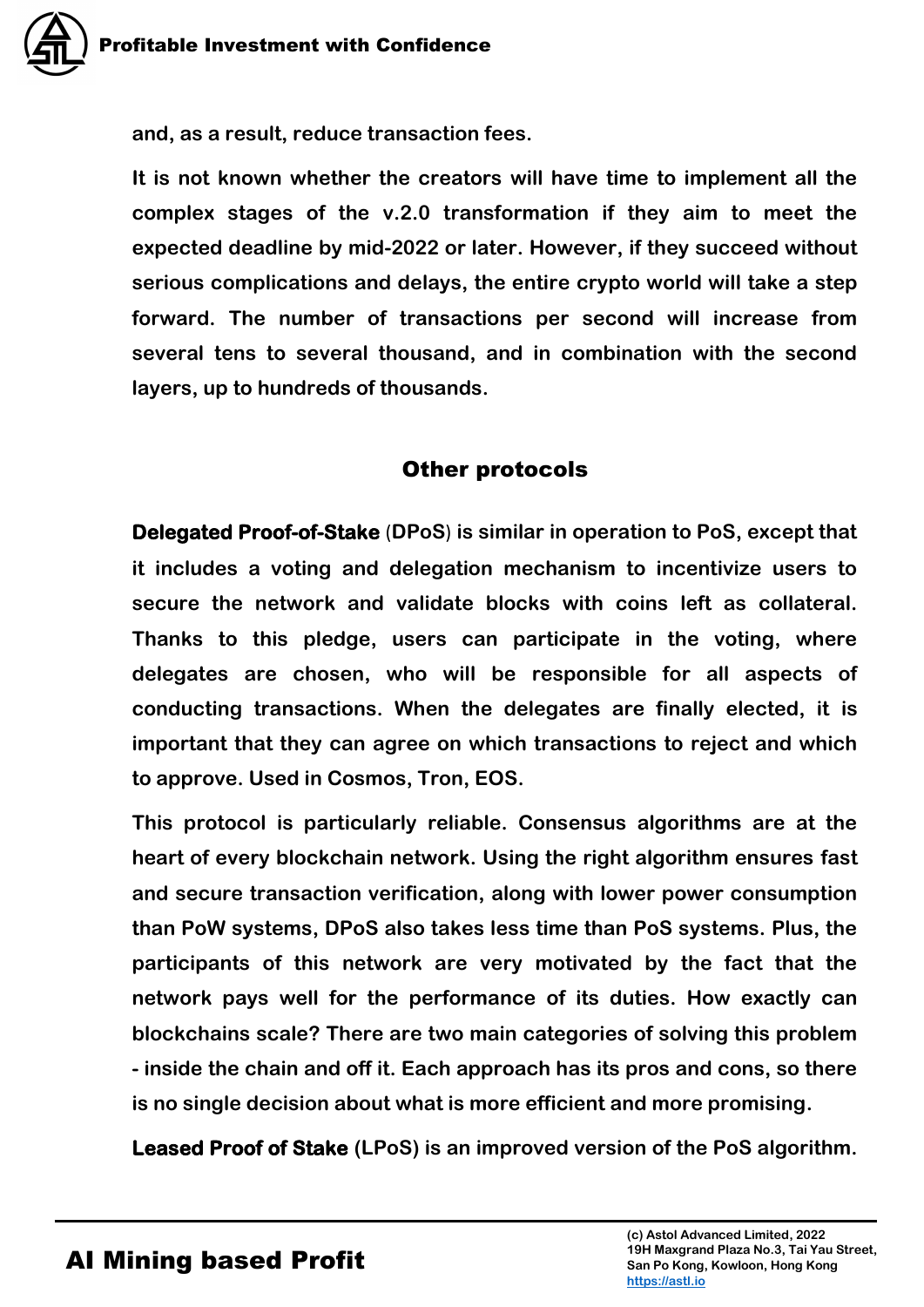

**Traditionally, in the PoS algorithm, each node holds a certain amount of cryptocurrency and can add the next block to the block chain. However, with Leased Proof of Stake, users can lease their coins to users holding full nodes.** 

**The higher the node amount (together with the coins borrowed), the more likely it is that a full node will be selected to create the next block. If a node is selected, the user will receive a percentage of the transaction fees that this node collects. The protocol allows you to earn on mining activities without mining itself.**

**Proof of Elapsed Time (PoET) is a mechanism that prevents high resource usage and high energy consumption. The concept was invented in early 2016 by Intel.** 

**Each participating node in the network must wait an arbitrarily chosen amount of time, and the first one to complete the designated wait time finds a new block.** 

**Each node in the blockchain generates a random wait time and goes to sleep for a specified amount of time. The one who "wakes up" first is the participant with the shortest waiting time. It "wakes up" and includes a new block in the chain, passing the necessary information to the entire peer-to-peer network. The same process is then repeated to find the next block.**

**In Simplified Byzantine Fault Tolerance (SBFT), a single designated block generator collects and validates proposed transactions, periodically merging them into a new block. Consensus is provided by the Generator, which applies the rules (checks) agreed by the nodes (chain cores) to the block and assigned by the block subscriber. The other (multiple) designated block signers ratify the proposed block with their signatures.**

**All members of the network know the identifiers of the block signers and only accept blocks if they are signed by a sufficient number of signers.**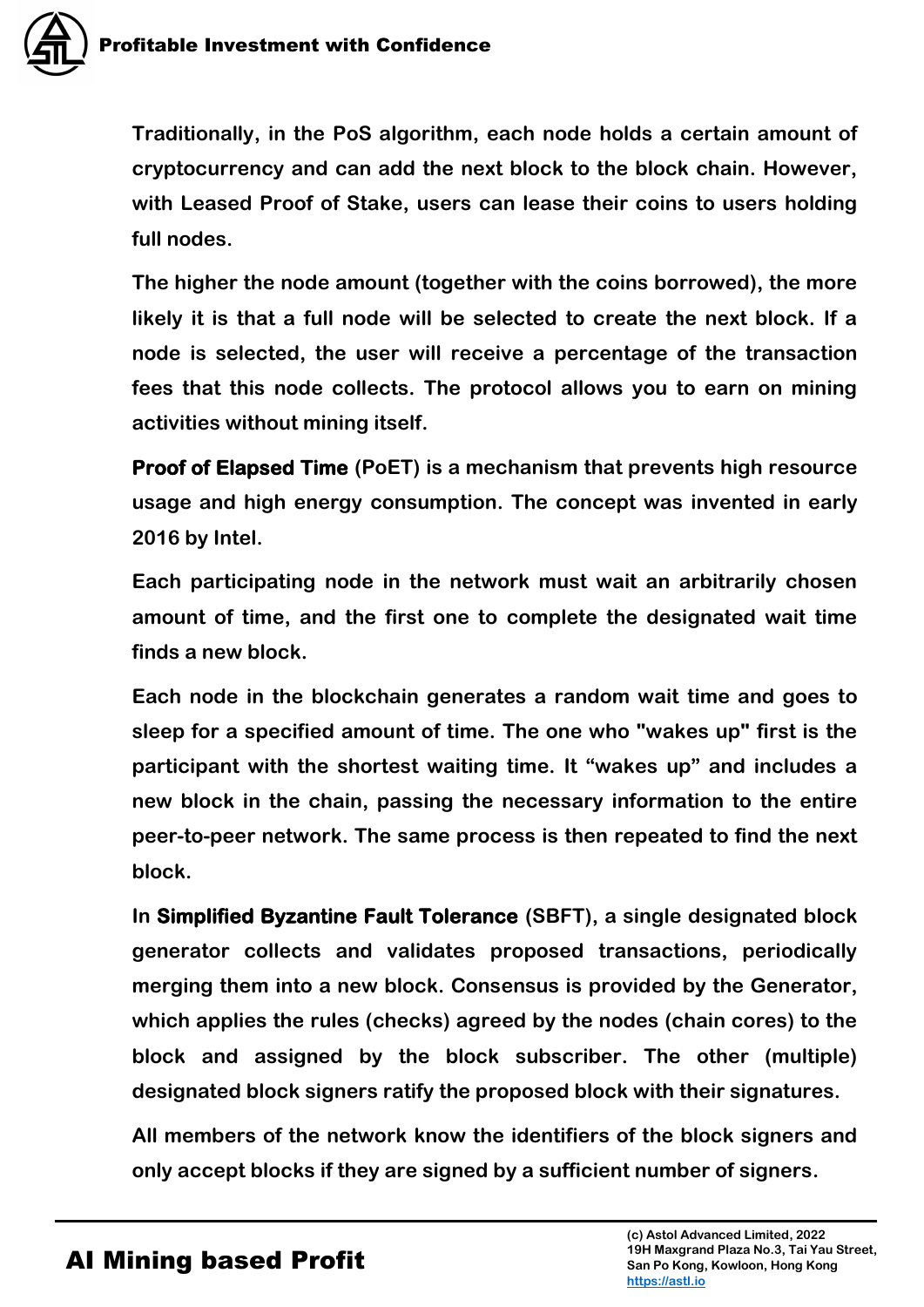

**Delegated Byzantine Fault Tolerance (DBFT) is a consensus mechanism that enables large-scale participation in consensus through proxy voting. The owner of the token, by voting, can choose the accountant he supports.** 

**A selected group of accountants, through the BFT algorithm, reaches a consensus and generates new blocks.**

**Proof of Activity (PoA) is an example of a hybrid approach that combines two other commonly used algorithms, namely Proof-of-Work (PoW) and Proof-of-Stake (PoS).** 

**In PoA, the mining process starts as a standard POW process with various miners trying to outrun each other in finding a new block solution with higher processing power. When a new block is found, the system switches to PoS with the new found block containing only the header and the miner's reward address.**

**Proof of Importance (PoI) is a mechanism that is used to determine which network participants (nodes) have the right to add a block to the blockchain. This process is known as block picking. In exchange for collecting blocks, nodes can charge fees for transactions in that block.**

**Accounts with a higher importance score will have a higher probability of being selected for block collection.**

**Proof of Capacity (PoC) is a consensus algorithm used in the blockchain and allows mining equipment to use the available hard drive space on the network to determine mining rights instead of using the computing power of the device.**

**Proof of Burn (PoB) protocol works on the principle of allowing miners to burn or destroy virtual currency tokens, which gives them the right to write blocks in proportion to the burned coins. Miners must provide evidence that they burned some coins, that is, they sent them to a verified address. This approach does not burn any resources at all.**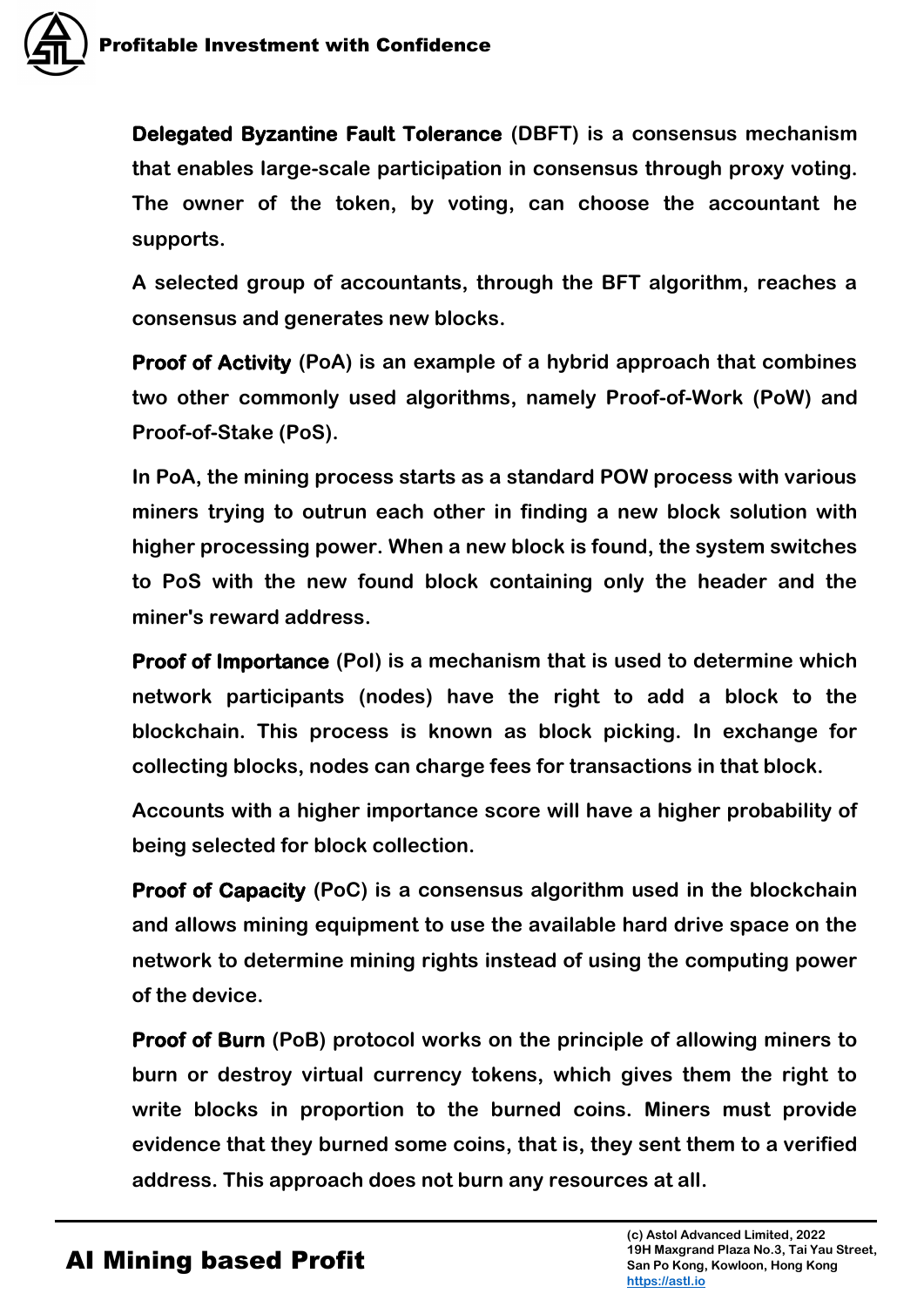**Proof of Weight (PoWeight) - This consensus algorithm model "weighs" each user and determines their weight depending on the number of coins they own. The more coins, the better. This algorithm is highly scalable and energy efficient, which is its strength.**

**PoWeight guarantees that the majority of users will agree with the decision made. However, the big disadvantage of this algorithm is the block reward system - it is quite complicated.** 

# Block length and scalability

**Among the numerous parameters that determine the effectiveness of a particular blockchain, one of the leading roles is occupied by its ability to scale. That is, to maintain the effective speed of work with a significant increase in the number of active users and the number of transactions. And one of the ways that allows you to better adapt to increasing network load is to increase the block size. Therefore, we will consider this point in more detail.**

**Why is block size so important? Let's start with the fact that the term "blockchain" itself is translated as "chain of blocks". Each individual block represents a certain amount of data in which information about transactions is stored. Given this volume, as well as the speed of generating new blocks, you can calculate how many transactions per second (transactions per second - TPS) the blockchain can support.** 

**Obviously, the higher the number, the better. Therefore, developers are actively looking for ways to increase it.**

**And in the context of the use of cryptocurrencies, this is especially true. After all, Bitcoin, even with all the second-tier solutions and other additions, gives out a maximum of 7 TPS. And Ethereum is still up to 15. For comparison, the Visa money transfer system generates up to 1700**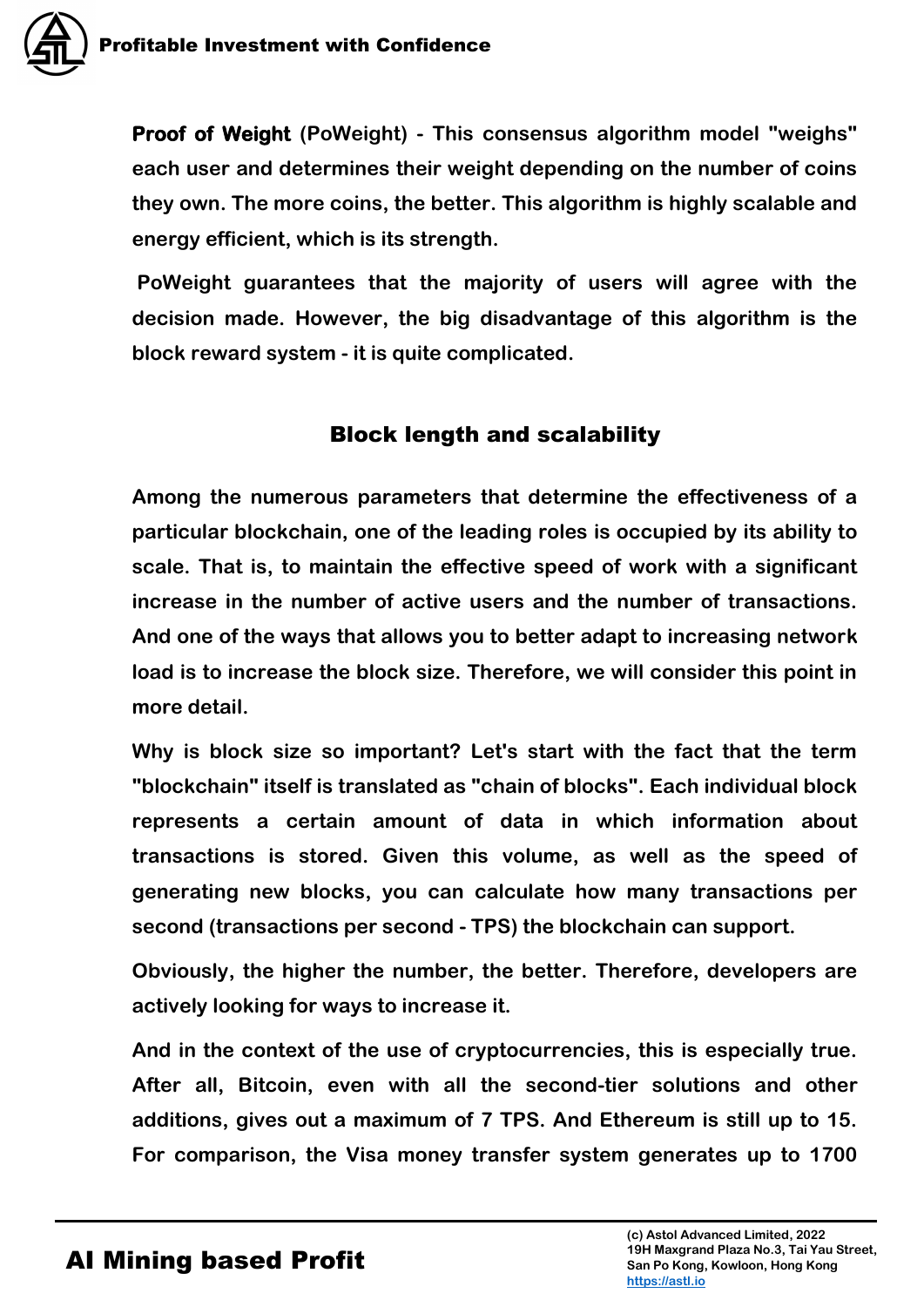**transactions per second.** 

**Therefore, in order to start to compete with traditional financial systems, cryptocurrency projects must significantly increase the speed of their work. However, simply increasing the block size is a temporary workaround that may lead to some problems in the future. Fortunately, there are other options for action, and we will now try to analyze some of them.**

**How exactly can blockchains scale? There are two main categories of solving this problem - inside the chain and off it. Each approach has its pros and cons, so there is no single decision about what is more efficient and more promising.**

**Scaling within a chain. It implies changing the operation of the chain itself in order to make it more efficient. The following options exist:**

**Reduce the size of transaction information. This allows you to place more translations in the building block. Bitcoin went the same way when they implemented the SegWit protocol. Reducing the length of the transaction and the information written in it led to a significant increase in throughput.**

**Increase the speed of block generation. Works up to a certain limit, since it takes some time for the confirmed data to propagate across the network. Otherwise, an unpleasant situation may result - later blocks will reach users earlier than their predecessors. And this will definitely cause a conflict with consensus algorithms.**

**Seamless communication between different blockchains. If the chains can directly interact with each other, then each of them will have to process less information. But yes, it is necessary to ensure 100 percent accurate data transfer between different blockchains. The Polkadot project works on this principle. Due to the joint work of several internal chains and smart contracts, it is possible to achieve a fairly efficient scaling of the system.**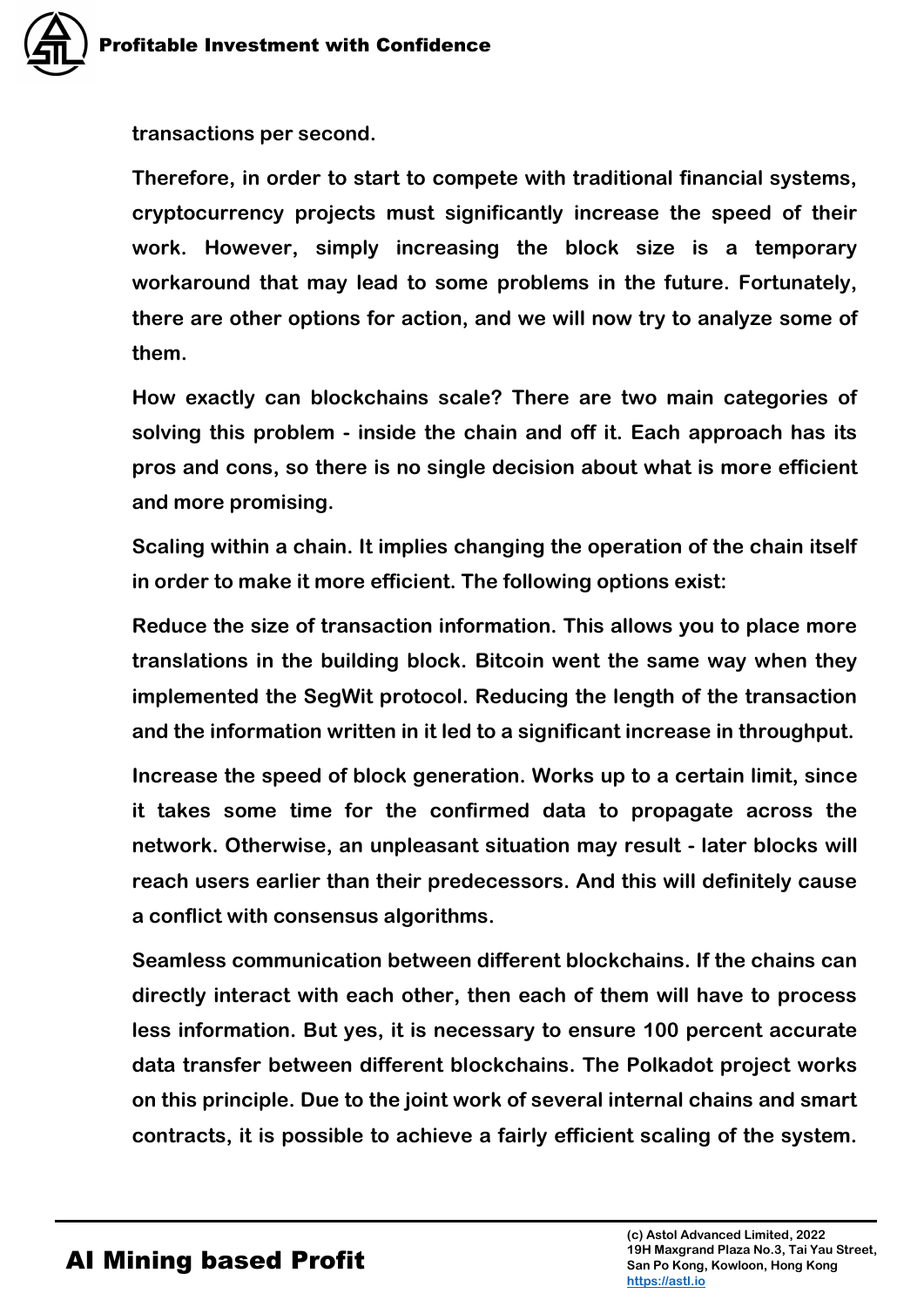#### **Segmentation.**

**Each transaction is divided into separate segments, which are confirmed and verified independently. Several parallel processes are much faster than one sequential one. This approach works in both PoW and PoS. Moreover, it was he who formed the basis of Ethereum 2.0, which plans to bring its speed up to 100 thousand TPS. However, this method also has disadvantages, mainly related to security. It will become much easier to earn rewards for "double proof", and fewer resources will be needed to support a 51 percent attack.**

**Reducing the number of validators.**

**The fewer checking nodes, the higher the speed of the entire network. EOS followed this path, limiting the number of possible validators to 21 nodes, which were chosen by a general vote among all token holders. This allowed us to increase the speed to 4 thousand TPS. However, a smaller number of checking nodes equals greater centralization of the network, and also significantly increases the risk of abuse of the granted powers.**

**Block size increase.**

**Probably the easiest way. The larger the block, the more data is placed in it. But the more difficult it is to mine, so users with more computing power get an advantage. BitcoinCash followed this development path, gradually increasing the size first to 8 MB, and then to 32 MB. However, it is impossible to increase the size to infinity, so this solution is only temporary. It also reduces the decentralization of the network. Which is especially interesting when you consider that the average block size in this blockchain is still kept at 1 MB. This idea also has other drawbacks, but about them a little later.**

**Out-of-chain scaling.**

**These are solutions that improve performance without changing the way**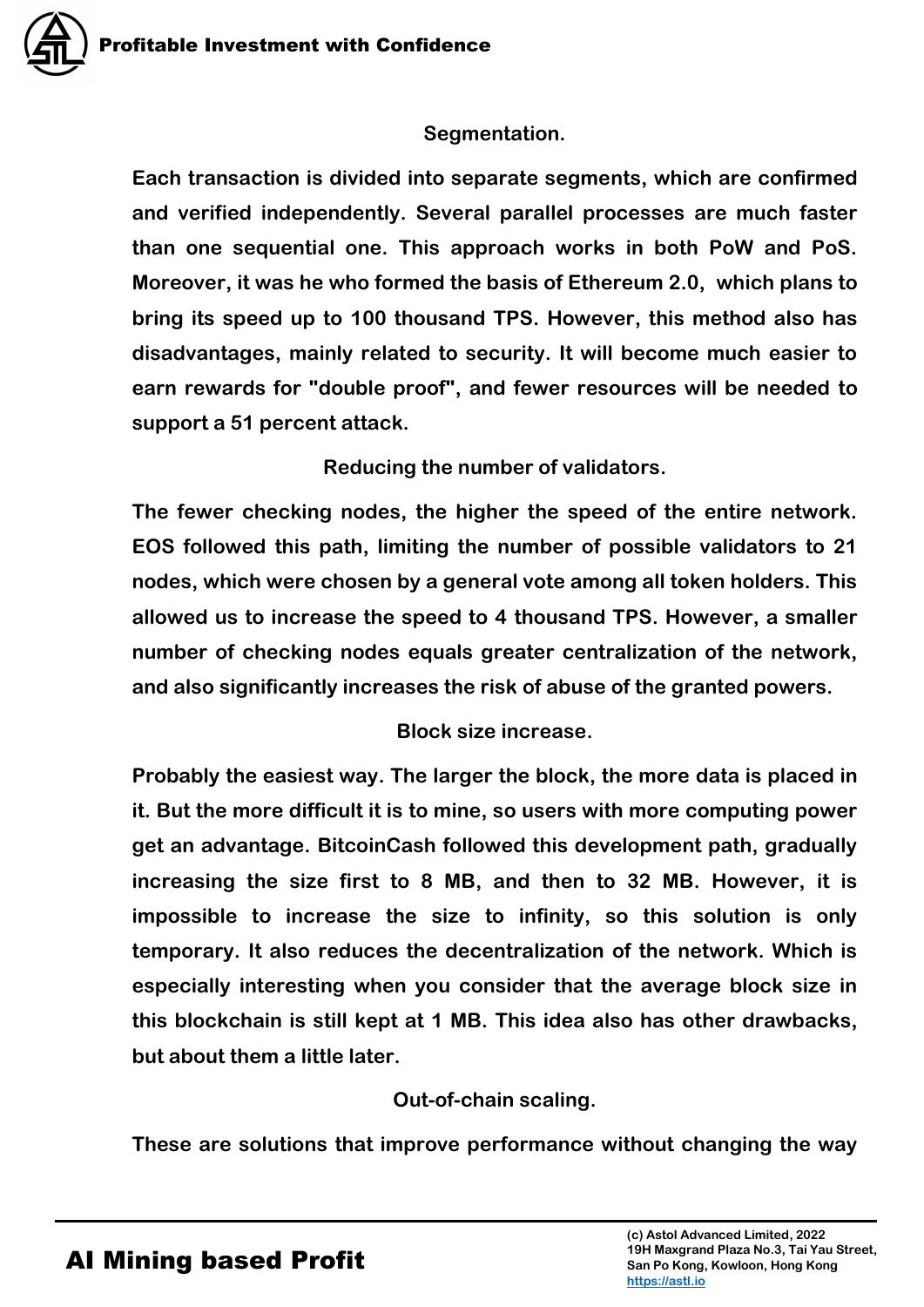**information is stored on the main chain. They are also called "second-level solutions". The following options proved to be the most effective:**

**Classic "second-level solutions".**

**They were first used in Bitcoin in the form of the Lightning Network. The nodes of this subnet can open channels between themselves to make transactions directly. Upon completion of the process, the channel is closed, and the data is encoded in a crowd and sent to the main blockchain. In addition, it allows you to reduce the price of transactions, since you do not need to compete with other users. A similar solution was implemented in Ethereum - Raiden Network. And after him - and a more general blockchain product Celer Network. Both of these projects not only conduct transactions outside the main network, but allow the use of smart contracts. The problem is that all of this is under development, so technical errors are still possible.**

#### **Sidechains.**

**These are branches off the main chain in which assets can move independently. In essence, the creation of "parallel paths" for the flow of transactions, which significantly reduces the load on the main chain. For the first time, this approach was also applied in Bitcoin - in the form of the Liquid sidechain. A similar solution was implemented in Ethereum - Plasma. Its significant drawback, however, is that each such side chain is controlled by certain nodes. Who needs to be trusted. But which theoretically can abuse their powers.**

**Arguments for and against simply increasing the block size.**

**Many believe that the key to more mainstream adoption of the Bitcoin blockchain lies solely in increasing block sizes. Since this will not only increase the total number of transactions, but also reduce costs. That is, the network will become both faster and cheaper. Also, "scaling up" enthusiasts emphasize that both sidechains and second-level solutions**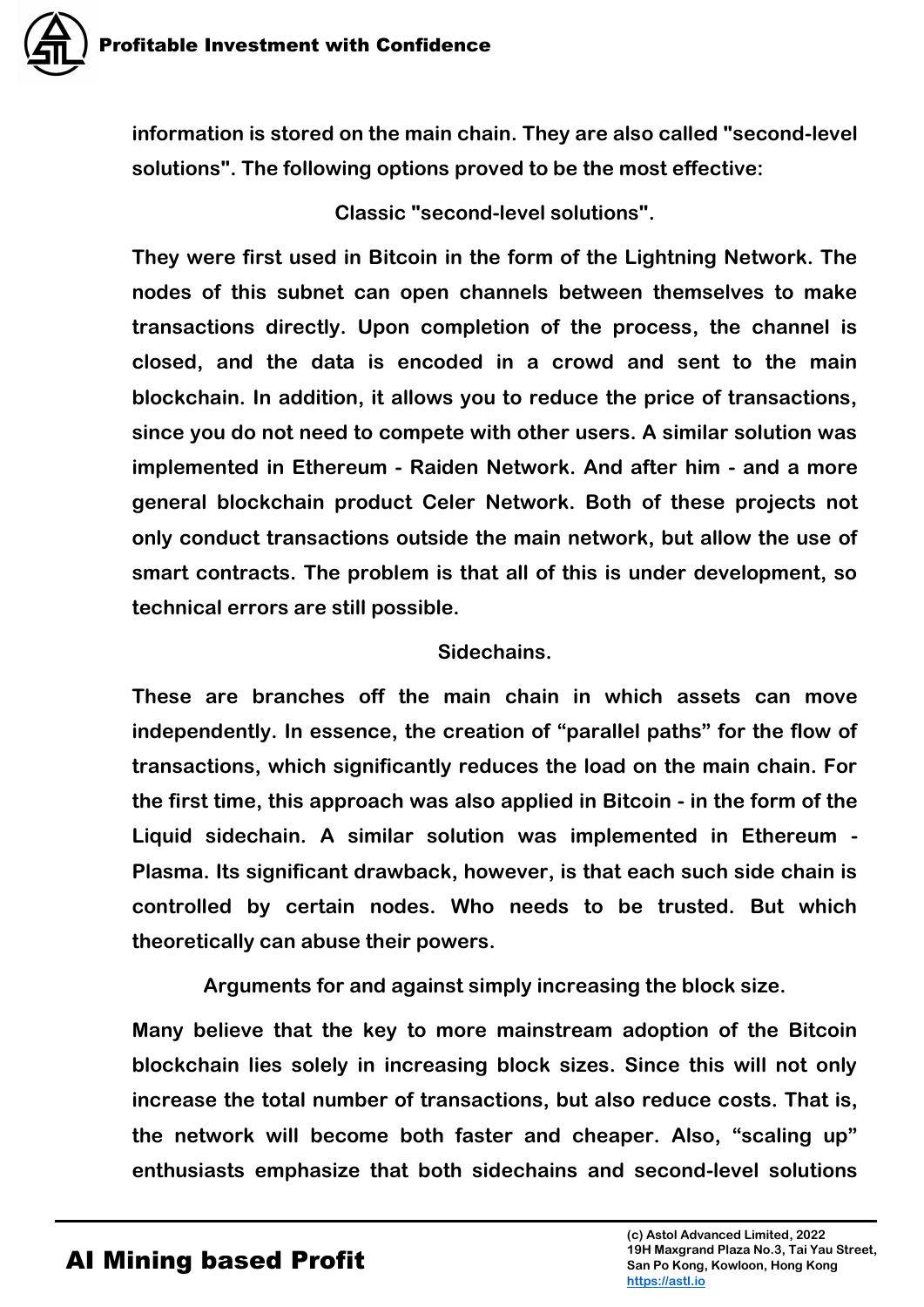

**are still at the "finishing stage" and are not ready for mass implementation.**

**But there are also some problems here. At the current level of technical development, node owners have no problem uploading new blocks. And it will not, even if you increase their size to 32 MB. However, if this process continues and the sizes increase to gigabytes, problems will begin. Both with the bandwidth of the Internet, and with the amount of memory on computers. Therefore, the blockchain will cease to be a network for "everyone and everyone", but will become a tool for "everyone with a really advanced computer, and even better - with a server or a system of servers." That is, increased centralization.**

**Also part of the problem is that as the block size increases, it becomes more difficult to "mine" it. More information needs to be processed to pick up the hash. And if now ordinary users can somehow compete with mining pools, then with an increase in the amount of information processed, they will have no chance. Which also means more centralization and a greater ability to intercept network control.**

**How are things going with the problem at the moment? At the moment - May 2022, the Bitcoin blockchain has not changed the nature of the blocks used since the introduction of the SegWit protocol. But he actively developed second-level solutions and sidechains. It was they who allowed the use of bitcoins for everyday purchases. When it comes to block growth, BitcoinSV went even further than Bitcoin Cash by increasing their block size to 2 GB. This, however, only led to an increase in the cost of maintenance and regular loss of data.**

**But this is not the limit. The ILCOIN project uses the RIFT protocol, which, according to its creators, allows you to create blocks up to 5 GB in size**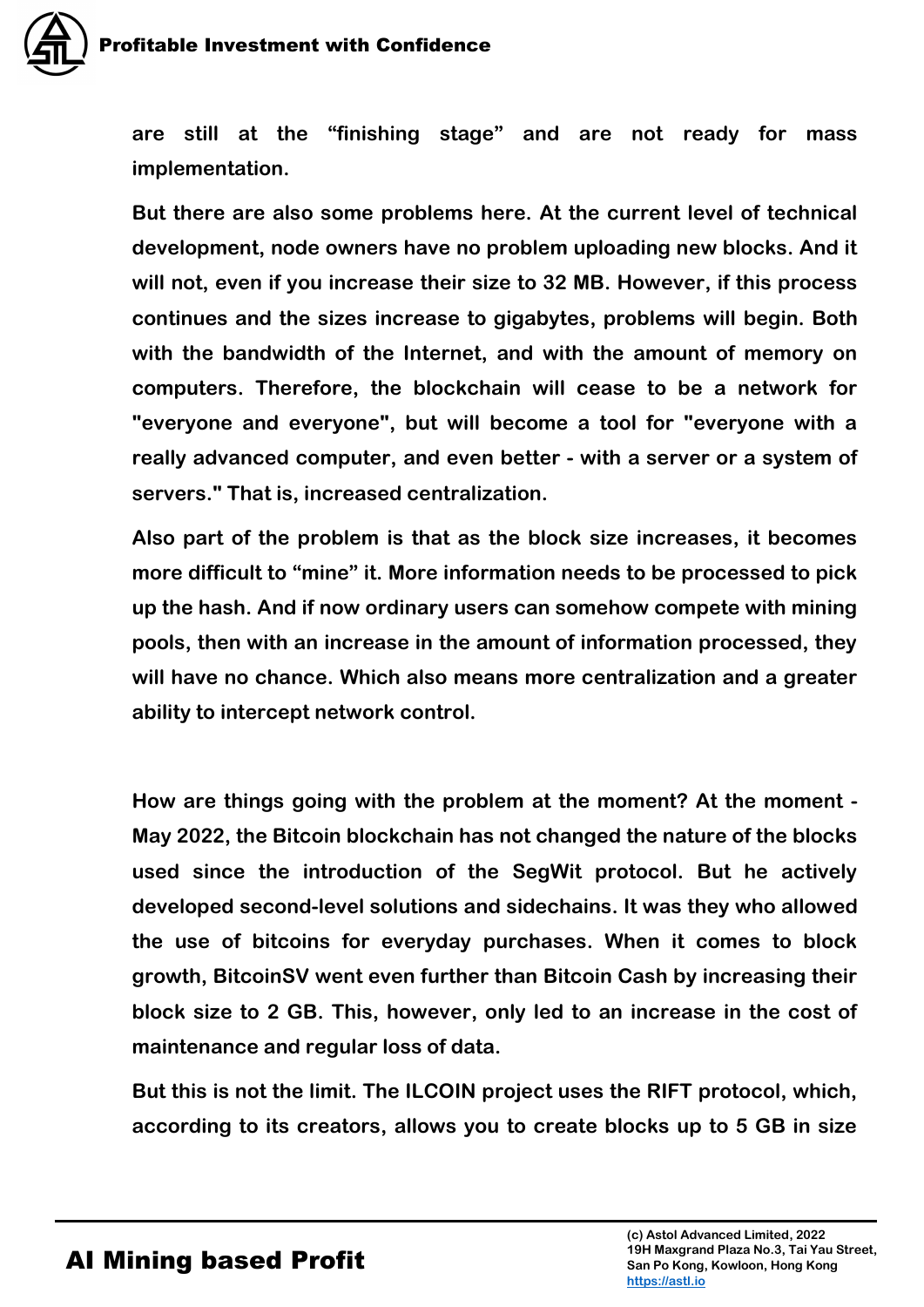

**and provides a TPS of 100 thousand. This is possible due to the fact that each large unit of information storage consists of smaller formations (only 25 MB) that do not need to be mined individually, since they are automatically generated by the "parent block".**

**The Ethereum blockchain hopes that a new proof-of-stake consensus algorithm, Casper, will help with scaling.**

**As part of the Cardano project, the Hydra system was developed, in which each user generates 10 "heads", each of which works as an independent channel that increases network throughput.**

**Thus, despite the significant work done by the developers, there is still no universal, safe and effective solution to the scaling problem. Yes, all of the above solutions contribute to a more efficient use of cryptocurrencies, but they are not all perfect. In addition, much depends on the individual characteristics of projects. So development is still ongoing.**

# PROJECT FEATURES

## About the ASTL token

**ASTL is an infrastructure project based on the investment of partners in the mining of various cryptocurrencies, working on the principles of AI management, both in terms of serving blockchain requests and distributing computing power, and in terms of using only "green" energy sources for multimining and intelligent energy management . The main goal of the project is to provide a simple and understandable access to the receipt by each investor of a constant fixed income from the mining of new types of cryptocurrencies for investors of different levels of training,**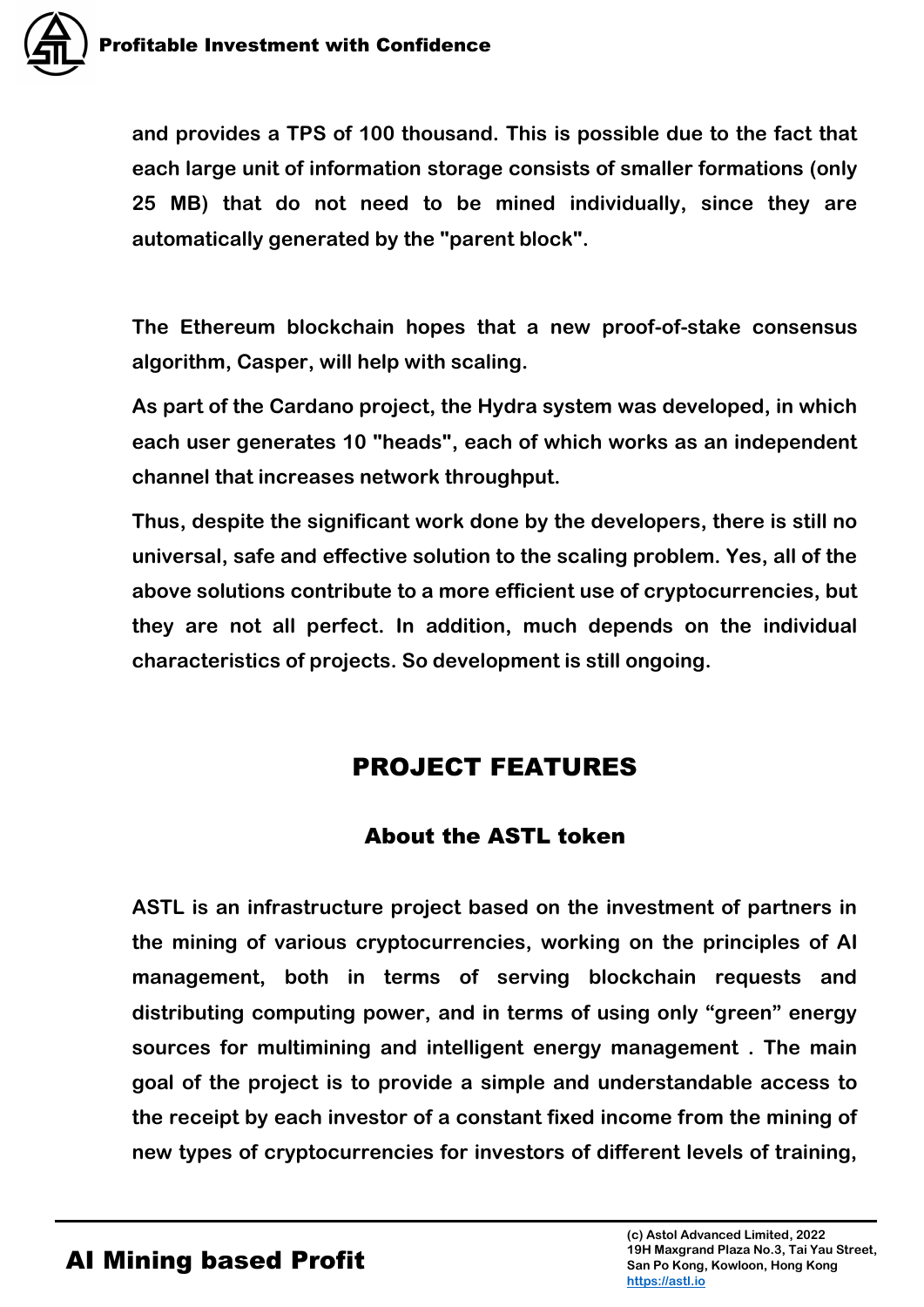**from beginners to professionals.**

**ASTL is a token for investing in the mining of various cryptocurrencies in various blockchains, including the mining of Bitcoin (BTC and BTH), Ethereum (ETH), Litecoin (LTC) and the list goes on, provided with real computing power on various protocols, the main of which is the SHA 256 protocol and ERC20. ASTL token holders get the opportunity not to depend on the rate of the cryptocurrency mined by mining, but, using part of the computing power of the Astol Advanced Limited fleet of devices, receive a monthly strictly fixed remuneration in USDT (Bsc20) directly from the general pool.**

**ASTL token is based on the ETH – ERC-20 blockchain**

**Contract link you can see [there](https://etherscan.io/token/0xed1036400c9B2b4b7cA59F6Ba2122f839A76Bd9A)**

**ASTL token is reissued.**

**By purchasing an ASTL token in cryptocurrency or through fiat money, you immediately become the owner of the tokens that are credited to your account on the website https:astl.io. The tokens you bought are automatically recalculated into the appropriate amount in USDT (at the time the funds are credited), for which the corresponding accruals and payments are made, including referral, prize and bonus accruals that you received or will receive.**

**Initial issue 50,000,000 ASTL**

**First round of pre-sales 20% = 10,000,000 ASTL**

**Soft = \$250,000**

**Hard = \$2,000,000**

**Second round of presales 30% = 15,000,000**

**ASTL IEO/ICO 30% = 15,000,000 ASTL**

**Soft-Hard = \$8,000,000**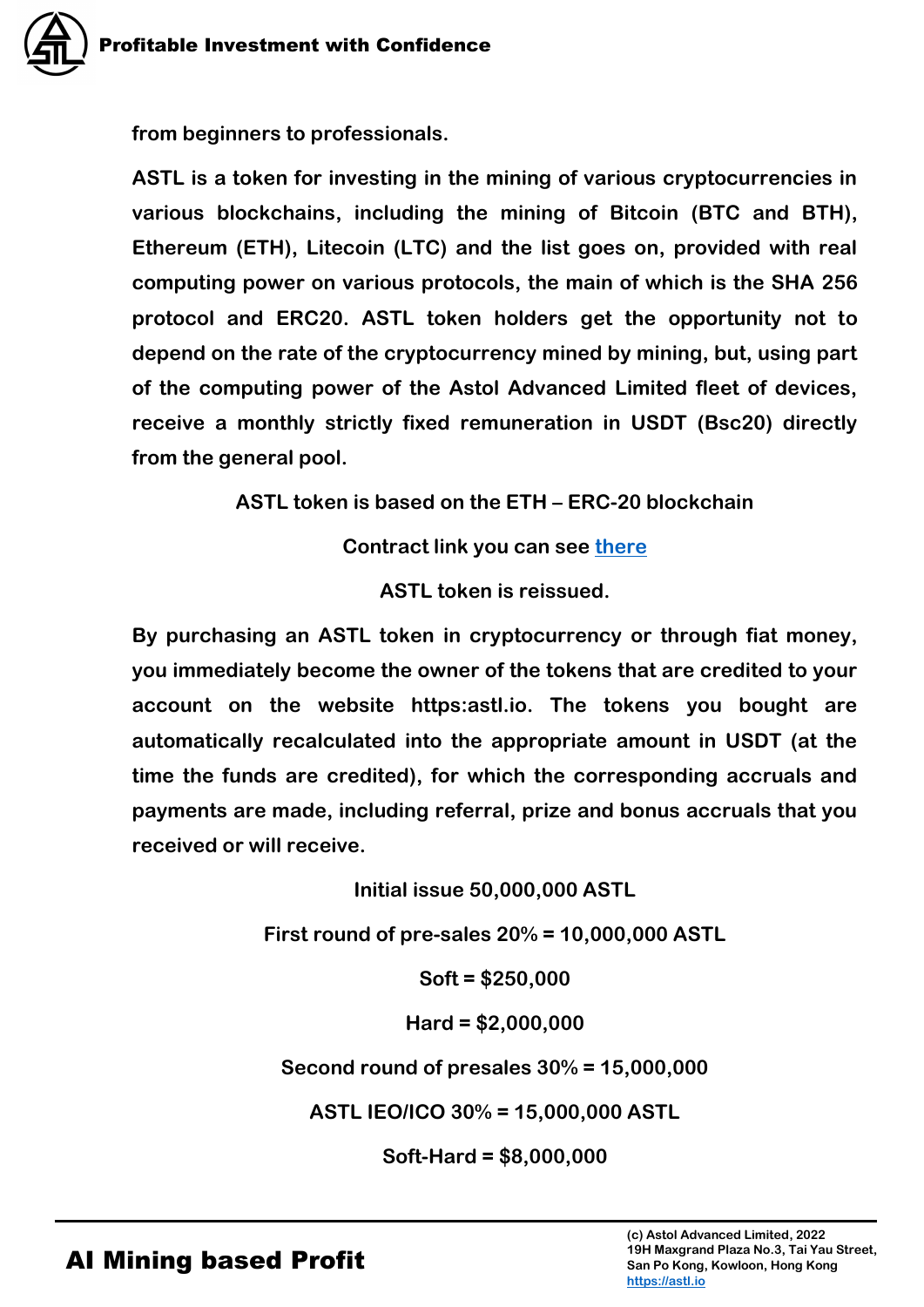## Investment distribution

**All funds invested by you, regardless of their amount and type of payment, are used exclusively for investments in further growth of the project capitalization - increasing mining capacities on existing ones and creating new mining farms already equipped with AI-based management systems.**

# Investment portfolio

**Our project is focused not only on the trivial bitcoin mining, but also on obtaining other cryptocurrencies from mining and rewards for transactions in the pool.**

**Because of this, your investments are distributed, so to speak, according to the share of mining of this or that coin in the following ratio.**

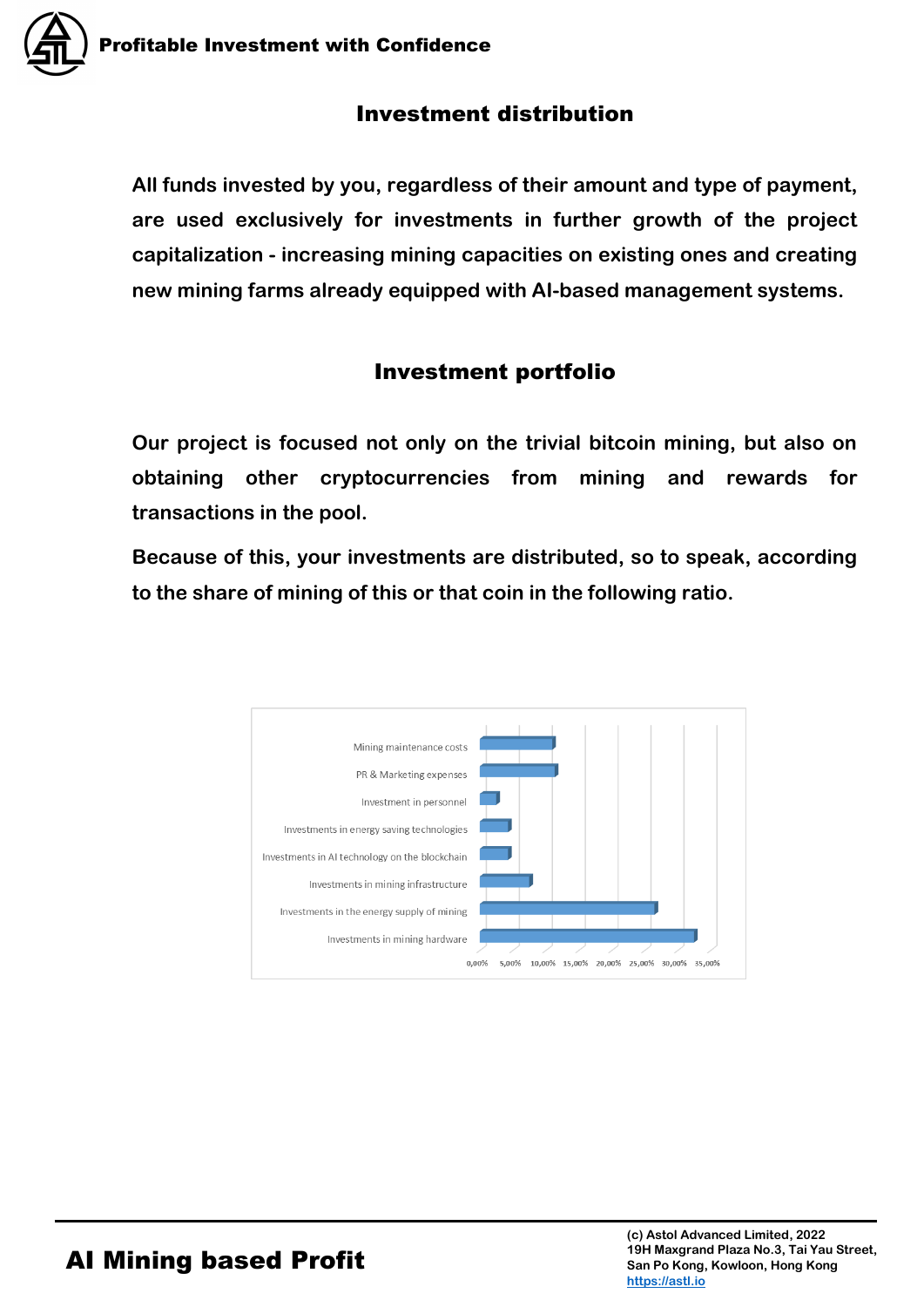



# Referral, AirDrop and Bounty programs

**This referral program was created as part of the ASTL Token project to attract attention to the project by disseminating information among potential partners. By registering your own account, you will receive a corresponding referral link, which you can share with your friends and acquaintances.**

**Anyone who uses the referral link provided by you can also register on the site and make a purchase. From any purchase made using your referral link, 2.5% of the amount of the purchase made in ASTL tokens, currently equal to USDT, will be credited to your personal account.**

30,00%

40,00%

50,00%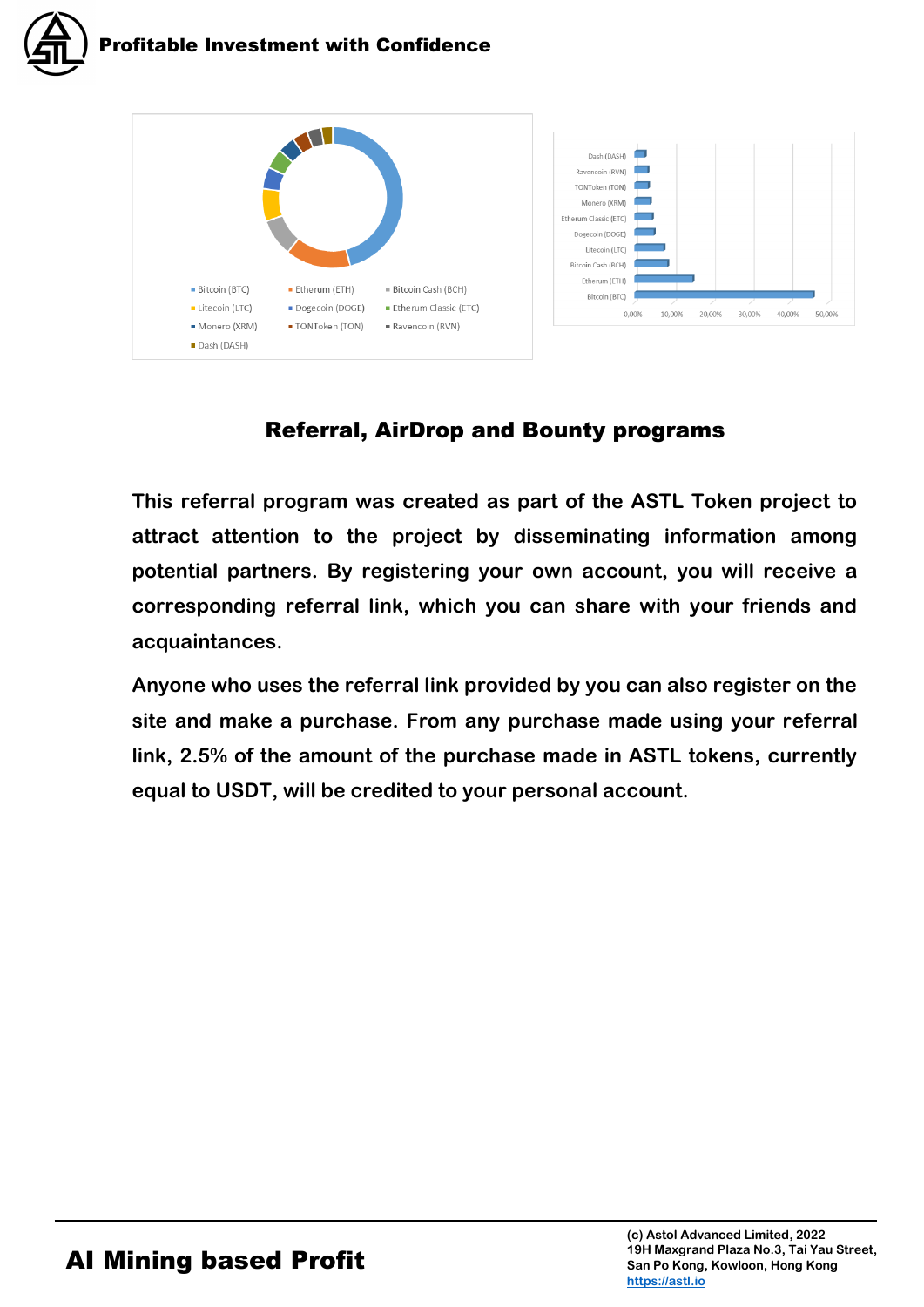

#### RoadMap

**IDEA DEVELOPMENT** 

**JANUARY-MARCH 2022**

#### **ASTL TOKEN PROJECT DEVELOPMENT**

**APRIL-MAY 2022**

**STAGE** 

**In connection with the general stagnation of the cryptocurrency market and the fall in the overall profitability of mining, it was decided to create a new project in which a potential investor will be able to receive a constant stable income in hard cryptocurrency by investing in newly created diversified mining farms that will use "green" energy sources and AI as a system for managing energy consumption and settlement capacities in blockchains.**

**Up to 45% of the merchant's budget is spent on commissions charged by a number of brokers, including banks, payment systems, advertising agencies and other overhead costs. The ASTL token was created on the by definition cryptographically secure Erc20 blockchain - the registry is distributed across all nodes of the system, which makes hacking almost impossible. All ASTL smart contract code used for the token sale and storage account has been fully verified by experts specialized in smart contract security auditing. We have created a non-tradable digital token that can later be used as a currency, asset representation, virtual stake, proof of membership or anything else after the IEO/ICO. Since the ASTL token uses a standard API, your contract will automatically be compatible with any wallet, other contract or exchange that also uses this standard.**

**ASTL PRESALE START JUNE 2022 A number of capital investments in new mining farms and the latest equipment, as well as investments in the accompanying structure of generation, accumulation and consumption of AI-controlled green energy, are needed to expand the possibilities of mining diversification and obtain stable profits.**

**ARCHITECTURE DEVELOPMENT JULY-AUGUST 2022 Creating an ideologically advanced system for the production, storage and distribution of energy for AI-controlled mining requires, first of all, adapting our existing solution to the capabilities of third-party manufacturers of component equipment - solar panels, wind turbines, inverters, secondary energy sources, and so on. The consciousness of a new, fully scalable energy management system that would make it possible to do without obtaining energy from outside and avoid additional costs, while increasing the efficiency of mining, is the primary task that will be solved when creating new mining farms equipped with the latest computing power, both based on ASICs of various protocols and GPU rigs.**

**SMART PORTFOLIO COMPILATION SEPTEMBER-OCTOBER 2022 It's no secret that excessive power consumption is a major headache in mining. This is especially true for already outdated or simply worn out equipment, which is still used in most mining projects, including cloud mining projects. The creation of new mining farms based on the principles of independent energy consumption under the control of AI, will allow to offer the developed solution to other commercial structures involved in mining, which will be another source of profit for the project as a whole.**

**ASTL 2ND PHASE PRESALE START NOVEMBER 2022 Expansion of project financing is one of its important components. Since we assume an almost exponential growth in capacities in which funds will be invested, such an approach will allow the ASTL project to be profitable regardless of the situation in the cryptocurrency market, the economic situation and the political situation.**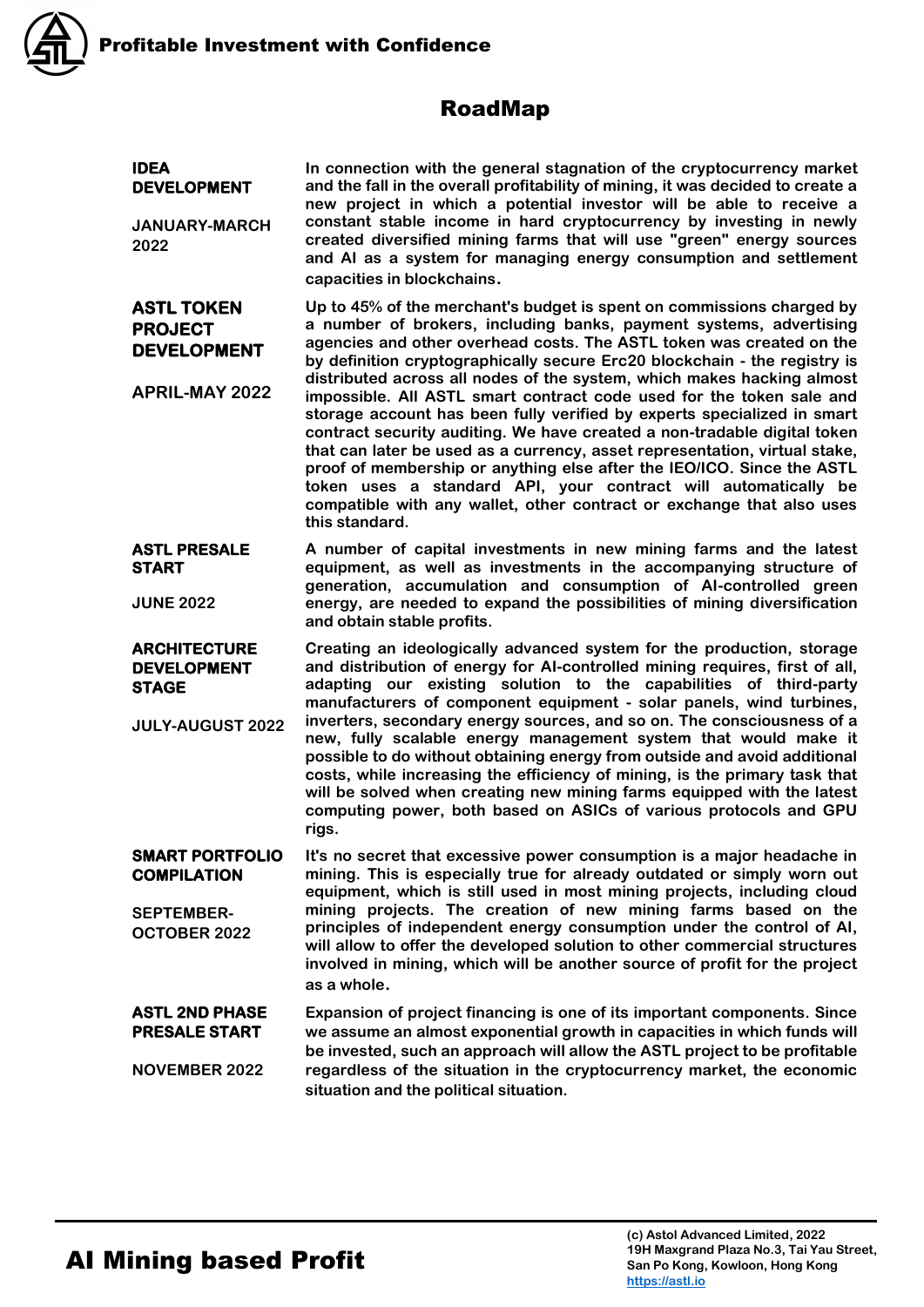

#### Profitable Investment with Confidence

#### **ACCESS TO THE INTERMEDIATE POS MINING CAPACITIES**

**The project is not alive by mining alone. Invested funds are invested both in somewhat obsolete PoW protocols and in mining and staking on PoSbased algorithms. Due to the general increase in the number of devices of the PoW and PoS algorithms, there will be a need to move from general distributed pools like Binance to their own mining pools, already under the control of AI.**

**DECEMBER 2022**

**CREATE AN OWN POS POOL** 

**JANUARY-FEBRUARY 2023** **In connection with the upcoming transition from PoW to PoS for practically the main mining coin - Ethereum, there is a need to create the most powerful possible own pool of coins, allowing, after the transition, to count on making a profit already through staking in the Ethereum 2.0 blockchain, without canceling proper diversified mining on other blockchain protocols.**

#### Project Team



**ANDJEI KOROTKEWICH Head of ASTL Project Poland**



**IRENA WOROCHKOWA Marketing Director Poland**



**EWA GONIACZ Deputy Director Poland**



**SAWУER LOS Technical Director India**



**KONSTANTIN SIZOVAS Commerce Director Lietuva**



**PENNY WANG Deputy Secretary Hong Kong**